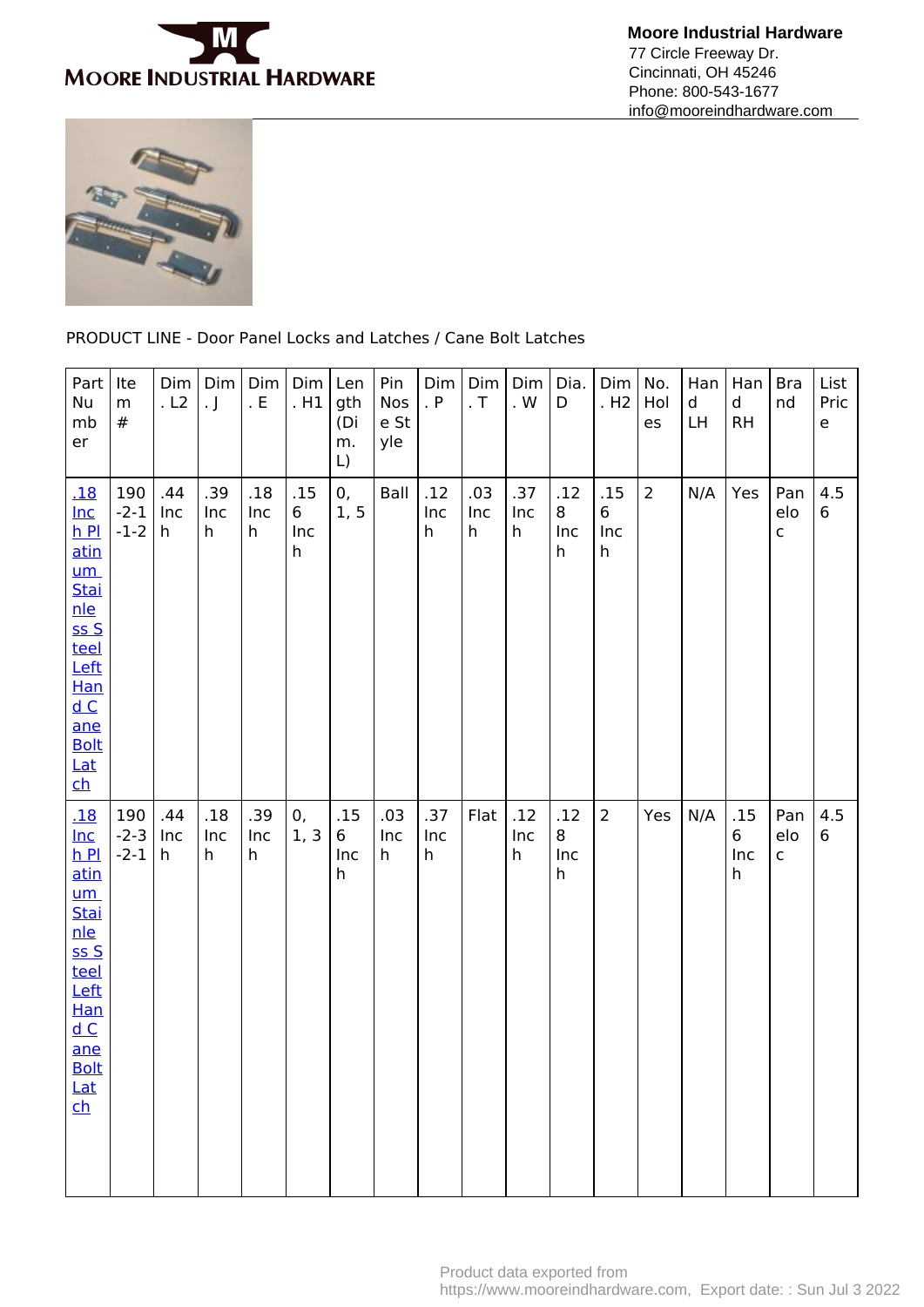| Part<br>Nu<br>mb<br>er                                                                                                                                                                   | Ite<br>${\sf m}$<br>$\#$ | Dim<br>. L2     | Dim<br>$\cdot$ J | Dim <sub> </sub><br>. $\mathsf{E}% _{\mathsf{H}}$ | Dim<br>.H1 | Len<br>gth<br>(Di<br>m.<br>L) | Pin<br>Nos<br>e St<br>yle | Dim<br>. P      | Dim<br>$\cdot$ T | <b>Dim</b><br>. $\mathsf{W}$ | Dia.<br>D | Dim   No.<br>.H2 | Hol<br>es   | Han<br>d<br>LH | Han<br>$\mathsf{d}$<br><b>RH</b> | <b>Bra</b><br>nd           | List<br>Pric<br>$\mathsf{e}% _{t}\left( t\right)$ |
|------------------------------------------------------------------------------------------------------------------------------------------------------------------------------------------|--------------------------|-----------------|------------------|---------------------------------------------------|------------|-------------------------------|---------------------------|-----------------|------------------|------------------------------|-----------|------------------|-------------|----------------|----------------------------------|----------------------------|---------------------------------------------------|
| <u>.18</u><br>$Inc$<br>$h$ Pl<br><u>atin</u><br><u>um</u><br>Stai<br>nle<br>SSS<br>teel<br><b>Rig</b><br>ht_<br>Han<br>dC<br>ane<br><b>Bolt</b><br>Lat<br>$\mathbf{ch}$                  | 190<br>$-2-2$<br>$-1-2$  | .44<br>Inc<br>h | .39<br>Inc<br>h  | .18<br>Inc<br>h                                   | N/A        | 0,<br>1, 5                    | Ball                      | .12<br>Inc<br>h | .03<br>Inc<br>h  | .50<br>Inc<br>h              | N/A       | N/A              | $\mathbf 0$ | Yes            | N/A                              | Pan<br>elo<br>$\mathsf{C}$ | 4.5<br>6                                          |
| <u>.18</u><br>$Inc$<br>$h$ Pl<br>atin<br>$um$<br><b>Stai</b><br>nle<br>$S S$<br>teel<br><b>Rig</b><br><u>ht</u><br><b>Han</b><br>dC<br>ane<br><b>Bolt</b><br><b>Lat</b><br>$\mathsf{ch}$ | 190<br>$-2-2$<br>$-2-2$  | .68<br>Inc<br>h | .25<br>Inc<br>h  | .39<br>Inc<br>h                                   | 0,<br>1, 3 | N/A                           | .04<br>Inc<br>h           | .75<br>Inc<br>h | Ball             | .15<br>Inc<br>h              | <b>NA</b> | N/A              | $\pmb{0}$   | N/A            | Yes                              | Pan<br>elo<br>$\mathsf{C}$ | 4.8<br>6                                          |
| .18<br>$Inc$<br>$h$ Pl<br>atin<br>$um$<br>Stai<br>nle<br>ss S<br>teel<br>Rig<br>ht.<br>Han<br>dC<br>ane<br><b>Bolt</b><br>Lat<br>$\mathbf{ch}$                                           | 190<br>$-2-4$<br>$-2-1$  | .44<br>Inc<br>h | .18<br>Inc<br>h  | .39<br>Inc<br>h                                   | 0,<br>1, 3 | N/A                           | .03<br>Inc<br>h           | .50<br>Inc<br>h | Ball             | .12<br>Inc<br>$\mathsf h$    | N/A       | N/A              | N/A         | Yes            | $\mathbf 0$                      | Pan<br>elo<br>$\mathsf{C}$ | 4.5<br>6                                          |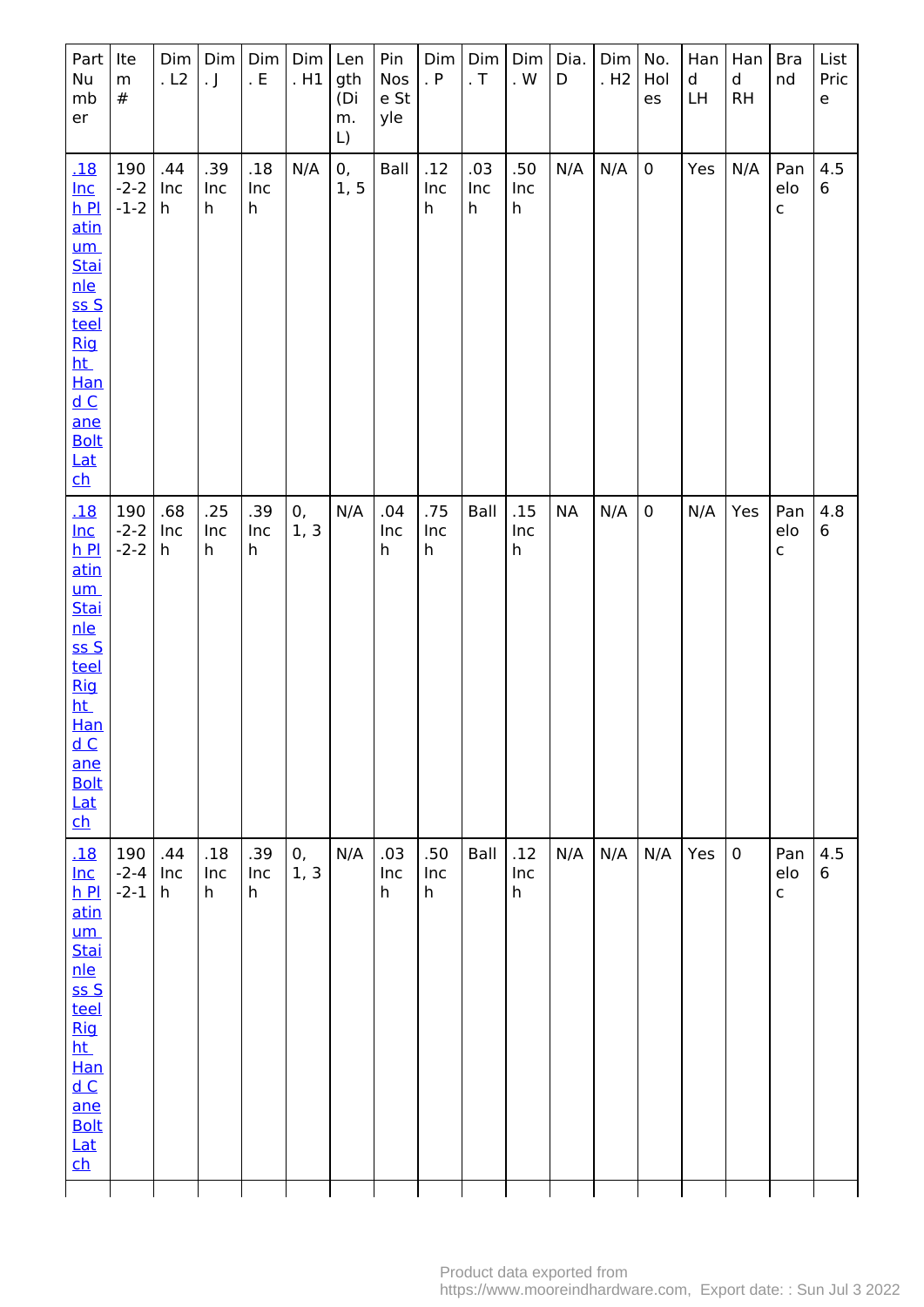| Part<br>Nu<br>mb<br>er                                                                                                                                                                   | Ite<br>m<br>#           | Dim<br>.L2      | Dim<br>$\cdot$ J | Dim<br>. $E$    | Dim<br>.H1 | Len<br>gth<br>(Di<br>m.<br>L) | Pin<br>Nos<br>e St<br>yle | Dim<br>. $P$    | Dim<br>. $\mathsf T$ | Dim<br>. $\mathsf{W}$ | Dia.<br>D            | Dim<br>. H <sub>2</sub>           | No.<br>Hol<br>es | Han<br>d<br>LH | Han<br>$\mathsf d$<br><b>RH</b> | <b>Bra</b><br>nd           | List<br>Pric<br>$\mathsf{e}% _{0}\left( \mathsf{e}\right)$ |
|------------------------------------------------------------------------------------------------------------------------------------------------------------------------------------------|-------------------------|-----------------|------------------|-----------------|------------|-------------------------------|---------------------------|-----------------|----------------------|-----------------------|----------------------|-----------------------------------|------------------|----------------|---------------------------------|----------------------------|------------------------------------------------------------|
| 18<br>$lnc$<br>$\frac{h}{\text{Zin}}$<br>$C$ $P1$<br>ate<br>d St<br>eel<br>Left<br>Han<br>dC<br>ane<br><b>Bolt</b><br>$Lat$<br>$\mathbf{ch}$                                             | 190<br>$-3-1$<br>$-2-2$ | .44<br>Inc<br>h | .18<br>Inc<br>h  | .39<br>Inc<br>h | 0,<br>1, 3 | .15<br>6<br>Inc<br>h          | .03<br>Inc<br>h           | .37<br>Inc<br>h | Ball                 | .12<br>Inc<br>h       | .12<br>8<br>Inc<br>h | .15<br>6<br>Inc<br>h              | $\overline{2}$   | Yes            | N/A                             | Pan<br>elo<br>$\mathsf C$  | 4.4<br>8                                                   |
| <u>.18</u><br>$Inc$<br>$\overline{\mathbf{h}}$<br>$\frac{Zin}{Z}$<br>CL<br>ate<br>d St<br>eel<br>Left<br>Han<br>dC<br>ane<br><b>Bolt</b><br><b>Lat</b><br><u>ch</u>                      | 190<br>$-3-3$<br>$-2-2$ | .44<br>Inc<br>h | .18<br>Inc<br>h  | .39<br>Inc<br>h | 0,<br>1, 3 | .15<br>6<br>Inc<br>h          | .03<br>Inc<br>h           | .50<br>Inc<br>h | Ball                 | .12<br>Inc<br>h       | .12<br>8<br>Inc<br>h | .15<br>6<br>Inc<br>h              | $\overline{2}$   | Yes            | N/A                             | Pan<br>elo<br>$\mathsf{C}$ | 3.6<br>5                                                   |
| <u>.18</u><br>$Inc$<br><u>h</u><br><u>Zin</u><br>C <sub>Pl</sub><br>ate<br><u>d St</u><br>eel<br><b>Rig</b><br>ht_<br>Han<br>dC<br>ane<br><b>Bolt</b><br>Lat<br>$\overline{\mathsf{ch}}$ | 190<br>$-3-2$<br>$-2-2$ | .44<br>Inc<br>h | .18<br>Inc<br>h  | .39<br>Inc<br>h | 0,<br>1, 3 | .15<br>6<br>Inc<br>h          | .03<br>Inc<br>h           | .37<br>Inc<br>h | Ball                 | .12<br>Inc<br>h       | .12<br>8<br>Inc<br>h | .15<br>6<br>Inc<br>h              | $\overline{2}$   | N/A            | Yes                             | Pan<br>elo<br>$\mathsf{C}$ | 4.4<br>8                                                   |
| <u>.18</u><br>$Inc$<br>$\overline{\mathbf{h}}$<br>$\mathsf{Zin}% \left( \mathsf{Z}\right) \equiv\mathsf{Zin}% \left( \mathsf{Z}\right)$<br>C <sub>Pl</sub>                               | 190<br>$-3-4$<br>$-2-2$ | .44<br>Inc<br>h | .18<br>Inc<br>h  | .39<br>Inc<br>h | 0,<br>1, 3 | .15<br>6<br>Inc<br>h          | .03<br>Inc<br>h           | .50<br>Inc<br>h | Ball                 | .12<br>Inc<br>h       | .12<br>8<br>Inc<br>h | .15<br>$6\phantom{1}$<br>Inc<br>h | $\overline{2}$   | N/A            | Yes                             | Pan<br>elo<br>$\mathsf C$  | 3.6<br>5                                                   |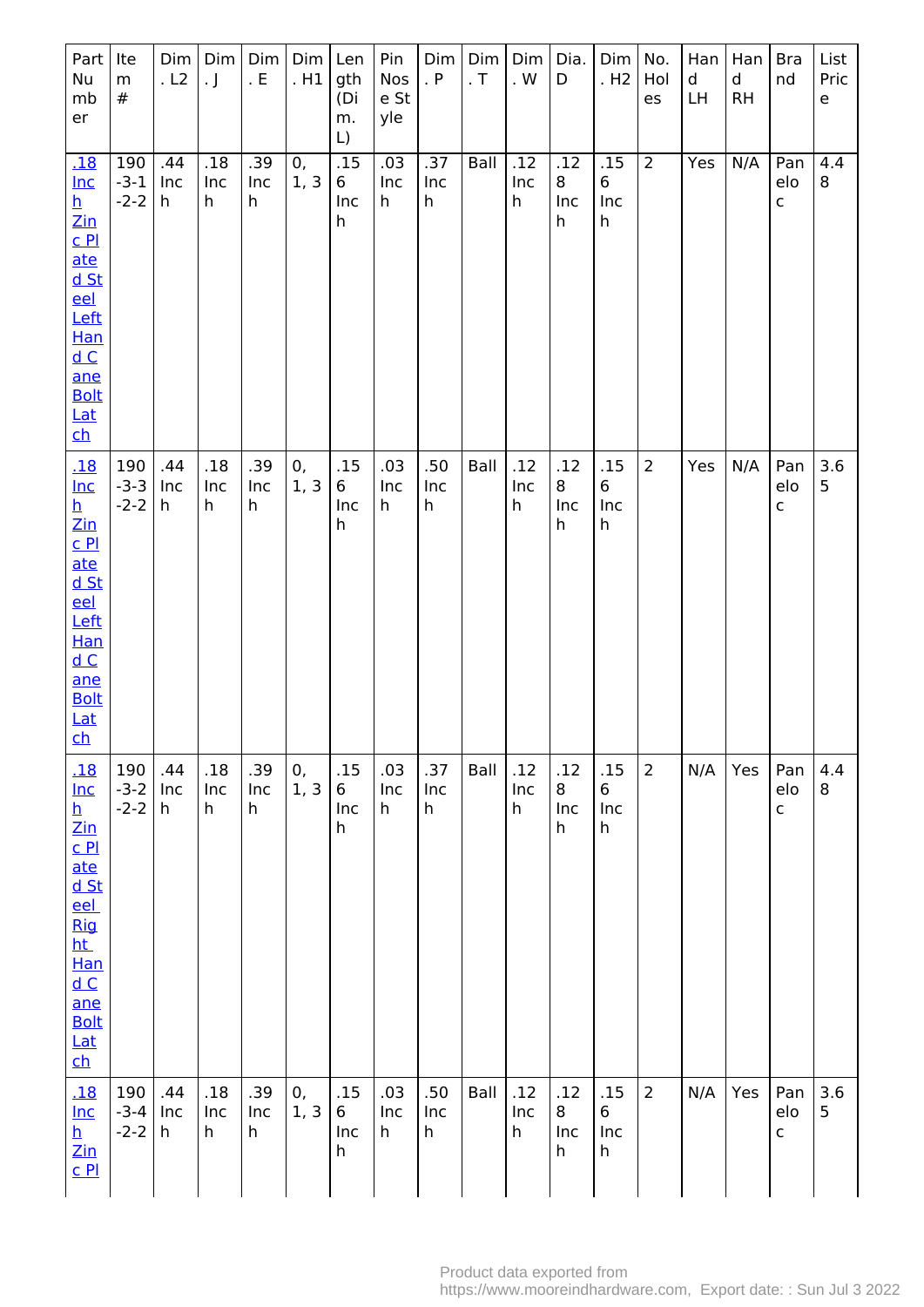| Part<br>Nu<br>mb<br>er                                                                                                                             | Ite<br>${\sf m}$<br>$\#$ | Dim<br>. L2     | Dim<br>. $\rfloor$  | Dim <sub> </sub><br>. $\mathsf{E}% _{\mathsf{H}}$ | $Dim$ Len<br>. H1 | gth<br>(Di<br>m.<br>$\mathsf{L}$ | Pin<br>Nos<br>e St<br>yle | Dim<br>. P      | Dim<br>. $\mathsf T$ | Dim<br>. $\mathsf{W}$                    | Dia.<br>D            | Dim<br>. H <sub>2</sub>    | No.<br>Hol<br>es | Han<br>$\sf d$<br><b>LH</b> | Han<br>d<br>RH | <b>Bra</b><br>nd           | List<br>Pric<br>e       |
|----------------------------------------------------------------------------------------------------------------------------------------------------|--------------------------|-----------------|---------------------|---------------------------------------------------|-------------------|----------------------------------|---------------------------|-----------------|----------------------|------------------------------------------|----------------------|----------------------------|------------------|-----------------------------|----------------|----------------------------|-------------------------|
| ate<br>$d$ St<br>eel<br><b>Rig</b><br>ht.<br>Han<br>dC<br>ane<br><b>Bolt</b><br>Lat<br>$\overline{\mathsf{ch}}$                                    |                          |                 |                     |                                                   |                   |                                  |                           |                 |                      |                                          |                      |                            |                  |                             |                |                            |                         |
| <u>.25</u><br>$Inc$<br>$h$ Pl<br>atin<br><u>um</u><br><b>Alu</b><br>min<br>$um$<br>Left<br>Han<br>dC<br>ane<br><b>Bolt</b><br>Lat<br>$\mathsf{ch}$ | 190<br>$-1-5$<br>$-5-1$  | .68<br>Inc<br>h | .50<br>Inc<br>h     | .25<br>Inc<br>h                                   | N/A               | 0,<br>1, 5                       | Con<br>$\mathsf{e}\,$     | .15<br>Inc<br>h | .04<br>Inc<br>h      | .50<br>Inc<br>h                          | N/A                  | N/A                        | $\bf 0$          | Yes                         | N/A            | Pan<br>elo<br>$\mathsf{C}$ | $2.8$<br>$\overline{2}$ |
| .25<br>$Inc$<br>$h$ Pl<br>atin<br><u>um</u><br><u>Alu</u><br>min<br>$um$<br>Left<br>Han<br>dC<br>ane<br><b>Bolt</b><br>Lat<br>$\mathbf{c}$         | 190<br>$-1-7$<br>$-2-2$  | .44<br>Inc<br>h | $.18\,$<br>Inc<br>h | .50<br>Inc<br>h                                   | 0,<br>1, 3        | .15<br>6<br>Inc<br>h             | .03<br>Inc<br>h           | .37<br>Inc<br>h | Flat                 | .12<br>Inc<br>h                          | .12<br>8<br>Inc<br>h | .15<br>$\,6\,$<br>Inc<br>h | $\overline{2}$   | N/A                         | Yes            | Pan<br>elo<br>$\mathsf{C}$ | 4.5<br>6                |
| .25<br>$Inc$<br>$h$ $Pl$<br>atin<br>$um$<br>Alu<br>min<br>$um$<br><b>Rig</b><br><u>ht</u>                                                          | 190<br>$-1-6$<br>$-5-1$  | .68<br>Inc<br>h | N/A                 | .50<br>Inc<br>h                                   | 0,<br>1, 4        | .25<br>Inc<br>h                  | .15<br>Inc<br>h           | .04<br>Inc<br>h | .50<br>Inc<br>h      | Con<br>$\mathsf{e}% _{t}\left( t\right)$ | N/A                  | N/A                        | $\mathbf 0$      | Yes                         | N/A            | Pan<br>elo<br>$\mathsf{C}$ | 2.8<br>$\overline{2}$   |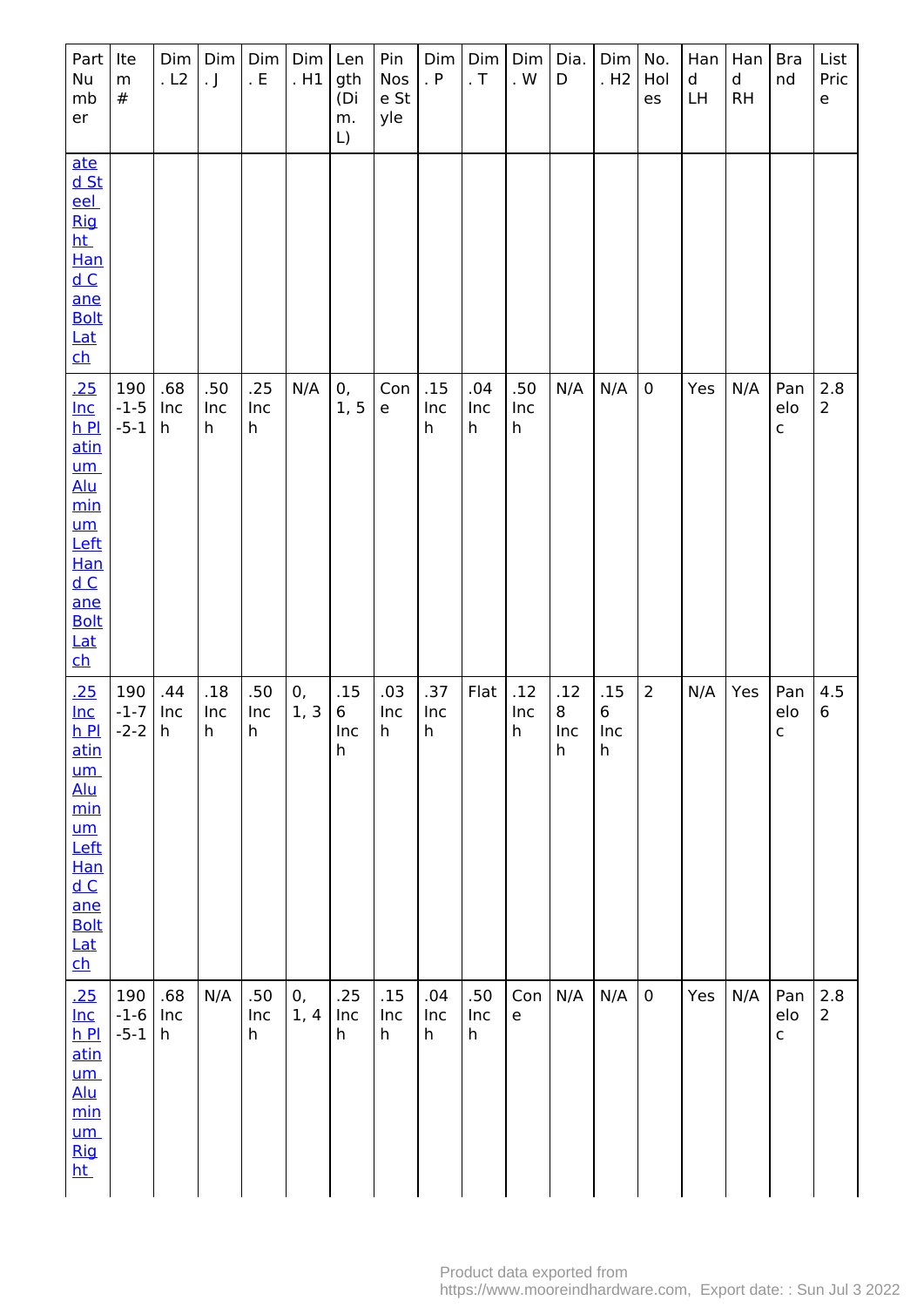| Part  <br>Nu<br>mb<br>er                                                                                                                                                                                         | Ite<br>m<br>$\#$        | Dim<br>. L2     | Dim<br>$\cdot$ J | Dim<br>. $E$    | $Dim$ Len<br>.H1 | gth<br>(Di<br>m.<br>L) | Pin<br>Nos<br>e St<br>yle | Dim<br>. P      | Dim<br>. $\mathsf T$ | Dim<br>. $\ensuremath{\mathsf{W}}$ | Dia.<br>D            | Dim<br>. H <sub>2</sub>        | No.<br>Hol<br>es | Han<br>$\mathsf{d}$<br>LH | Han<br>d<br>RH | <b>Bra</b><br>nd           | List<br>Pric<br>e     |
|------------------------------------------------------------------------------------------------------------------------------------------------------------------------------------------------------------------|-------------------------|-----------------|------------------|-----------------|------------------|------------------------|---------------------------|-----------------|----------------------|------------------------------------|----------------------|--------------------------------|------------------|---------------------------|----------------|----------------------------|-----------------------|
| Han<br>dC<br>ane<br><b>Bolt</b><br><u>Lat</u><br>$\overline{\mathsf{ch}}$                                                                                                                                        |                         |                 |                  |                 |                  |                        |                           |                 |                      |                                    |                      |                                |                  |                           |                |                            |                       |
| .25<br>$Inc$<br>$h$ $Pl$<br>atin<br>$um$<br><u>Stai</u><br><u>nle</u><br>$S S$<br>teel<br>Left<br><b>Han</b><br>$\underline{\mathsf{d}\, \mathsf{C}}$<br>ane<br><b>Bolt</b><br>$Lat$<br>$\overline{\mathsf{ch}}$ | 190<br>$-2-5$<br>$-2-1$ | .68<br>Inc<br>h | .25<br>Inc<br>h  | .50<br>Inc<br>h | 0,<br>1, 3       | N/A                    | .04<br>Inc<br>h           | .50<br>Inc<br>h | Ball                 | .15<br>Inc<br>h                    | N/A                  | N/A                            | $\pmb{0}$        | Yes                       | N/A            | Pan<br>elo<br>$\mathsf{C}$ | 4.5<br>6              |
| .25<br>$Inc$<br>$h$ Pl<br>atin<br><u>um</u><br><b>Stai</b><br><u>nle</u><br>SSS<br>teel<br>Left<br><b>Han</b><br>dC<br>ane<br><b>Bolt</b><br><u>Lat</u><br>$\overline{\mathsf{ch}}$                              | 190<br>$-2-5$<br>$-2-2$ | .68<br>Inc<br>h | .25<br>Inc<br>h  | .50<br>Inc<br>h | 0,<br>1, 3       | .18<br>8<br>Inc<br>h   | .04<br>Inc<br>h           | .50<br>Inc<br>h | Ball                 | .15<br>Inc<br>h                    | .12<br>8<br>Inc<br>h | .18<br>8<br>Inc<br>$\mathsf h$ | Yes              | N/A                       | $\overline{2}$ | Pan<br>elo<br>$\mathsf{C}$ | 2.8<br>$\overline{2}$ |
| .25<br>$Inc$<br>$h$ $Pl$<br>atin<br>$um$<br>Stai<br><u>nle</u><br>ssS<br>teel<br>Left<br>Han<br>dC<br>ane                                                                                                        | 190<br>$-2-7$<br>$-2-1$ | .68<br>Inc<br>h | .25<br>Inc<br>h  | .50<br>Inc<br>h | 0,<br>1, 3       | N/A                    | .04<br>Inc<br>h           | .75<br>Inc<br>h | Ball                 | .15<br>Inc<br>h                    | N/A                  | N/A                            | $\mathbf 0$      | N/A                       | Yes            | Pan<br>elo<br>$\mathsf{C}$ | 4.5<br>6              |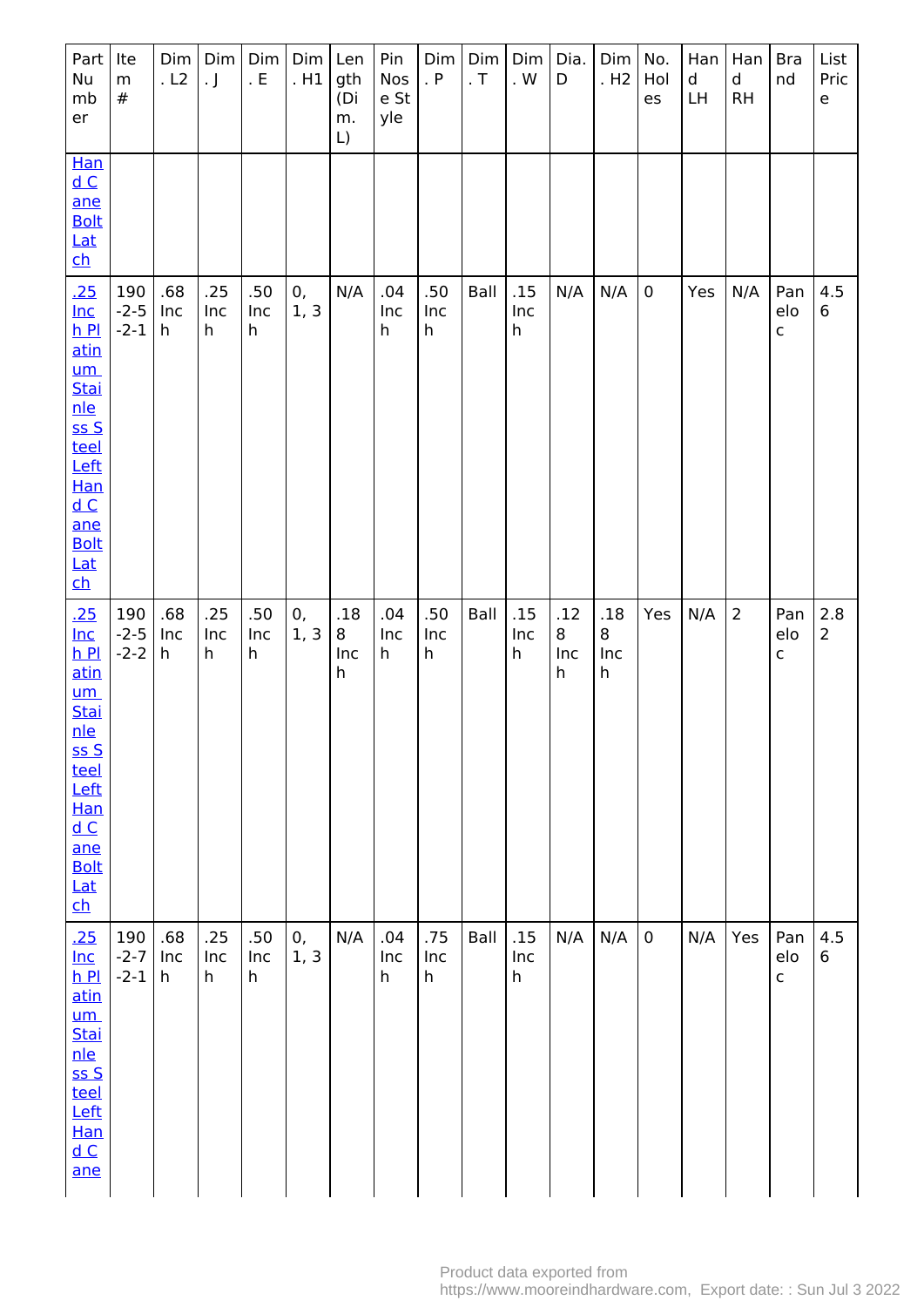| Part<br>Nu<br>mb<br>er                                                                                                                                                                          | Ite<br>${\sf m}$<br>$\#$  | Dim<br>. L2          | $\cdot$ J       | Dim   Dim  <br>. $\mathsf{E}% _{\mathsf{H}}$ | $Dim$ Len<br>.H1 | gth<br>(Di<br>m.<br>L) | Pin<br>Nos<br>e St<br>yle | Dim<br>. $P$    | Dim<br>. $\mathsf T$ | Dim<br>. $\mathsf{W}$      | Dia.<br>D | Dim<br>.H2 | No.<br>Hol<br>es | Han<br>d<br>LH. | Han<br>$\mathsf{d}$<br>RH | <b>Bra</b><br>nd           | List<br>Pric<br>e |
|-------------------------------------------------------------------------------------------------------------------------------------------------------------------------------------------------|---------------------------|----------------------|-----------------|----------------------------------------------|------------------|------------------------|---------------------------|-----------------|----------------------|----------------------------|-----------|------------|------------------|-----------------|---------------------------|----------------------------|-------------------|
| <b>Bolt</b><br><b>Lat</b><br>$\mathbf{ch}$                                                                                                                                                      |                           |                      |                 |                                              |                  |                        |                           |                 |                      |                            |           |            |                  |                 |                           |                            |                   |
| .25<br>$Inc$<br>$h$ $Pl$<br>atin<br>$um$<br>Stai<br>nle<br>ssS<br>teel<br>Rig<br><u>ht</u><br>Han<br>$\underline{\mathsf{d}\, \mathsf{C}}$<br>ane<br><b>Bolt</b><br><u>Lat</u><br>$\mathsf{ch}$ | 190<br>$-2-6$<br>$-2-1$   | .68<br>Inc<br>h      | .25<br>Inc<br>h | .50<br>Inc<br>h                              | 0,<br>1, 3       | N/A                    | .04<br>Inc<br>h           | .50<br>Inc<br>h | Ball                 | .15<br>Inc<br>$\mathsf{h}$ | N/A       | N/A        | $\pmb{0}$        | N/A             | Yes                       | Pan<br>elo<br>$\mathsf{C}$ | 4.5<br>6          |
| <u>.25</u><br>$lnc$<br>$h$ Pl<br>atin<br><u>um</u><br><b>Stai</b><br>nle<br>SSS<br>teel<br><b>Rig</b><br>ht.<br>Han<br>dC<br>ane<br><b>Bolt</b><br>Lat<br>$\mathbf{c}$                          | 190<br>$-2 - 8$<br>$-2-1$ | 1.0<br>0<br>Inc<br>h | .37<br>Inc<br>h | .50<br>Inc<br>h                              | 0,<br>1, 3       | N/A                    | .05<br>Inc<br>h           | .62<br>Inc<br>h | Ball                 | .18<br>Inc<br>h            | N/A       | N/A        | $\mathbf 0$      | Yes             | N/A                       | Pan<br>elo<br>C            | 4.5<br>6          |
| .25<br>$Inc$<br>$h$ Pl<br>atin<br>$um$<br><b>Ste</b><br>el<br>Left<br>Han<br>dC<br>ane<br><b>Bolt</b><br>Lat<br>$\mathbf{ch}$                                                                   | 190<br>$-4-5$<br>$-2-1$   | .68<br>Inc<br>h      | .25<br>Inc<br>h | .50<br>Inc<br>h                              | 0,<br>1, 3       | N/A                    | .04<br>Inc<br>h           | .50<br>Inc<br>h | Ball                 | .15<br>Inc<br>h            | N/A       | Yes        | N/A              | 0               | N/A                       | Pan<br>elo<br>$\mathsf{C}$ | 2.2               |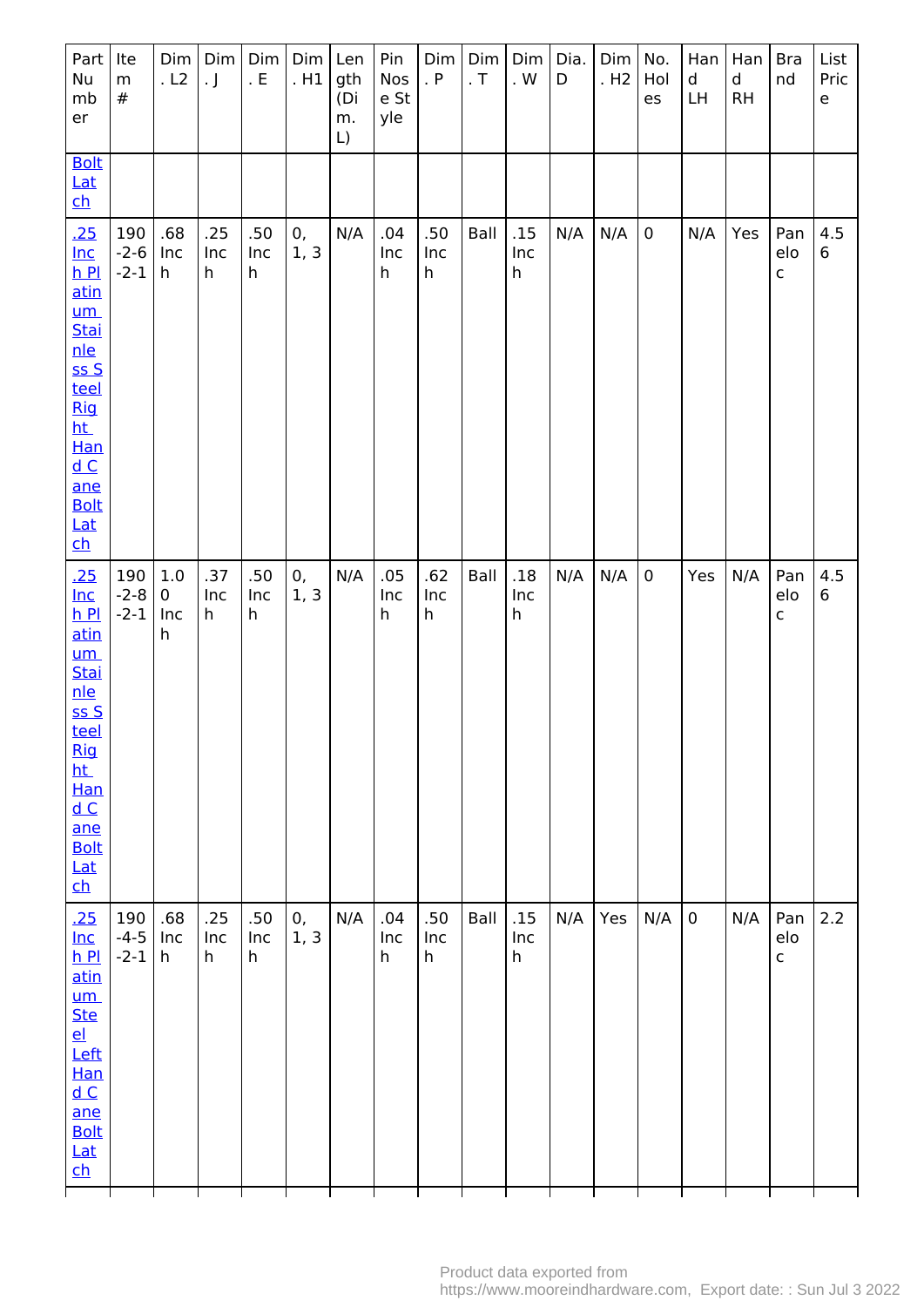| Part<br>Nu<br>mb<br>er                                                                                                                                                                                                          | Ite<br>${\sf m}$<br>#   | Dim<br>.L2      | Dim<br>$\cdot$ J | Dim<br>. $E$    | Dim<br>.H1 | Len<br>gth<br>(Di<br>m.<br>L) | Pin<br>Nos<br>e St<br>yle | Dim<br>. $P$              | Dim<br>. $\mathsf T$ | Dim<br>. $\mathsf{W}$     | Dia.<br>D                       | Dim<br>. H <sub>2</sub> | No.<br>Hol<br>es | Han<br>d<br>LH | Han<br>$\sf d$<br><b>RH</b> | <b>Bra</b><br>nd          | List<br>Pric<br>$\mathsf{e}% _{t}\left( t\right)$ |
|---------------------------------------------------------------------------------------------------------------------------------------------------------------------------------------------------------------------------------|-------------------------|-----------------|------------------|-----------------|------------|-------------------------------|---------------------------|---------------------------|----------------------|---------------------------|---------------------------------|-------------------------|------------------|----------------|-----------------------------|---------------------------|---------------------------------------------------|
| .25<br>$Inc$<br>$h$ Pl<br>atin<br>$um$<br><b>Ste</b><br>elR<br>ight<br>Han<br>dC<br>ane<br><b>Bolt</b><br><b>Lat</b><br>$\mathbf{ch}$                                                                                           | 190<br>$-4-6$<br>$-2-1$ | .68<br>Inc<br>h | .25<br>Inc<br>h  | .50<br>Inc<br>h | 0,<br>1, 3 | N/A                           | .04<br>Inc<br>h           | .50<br>Inc<br>$\mathsf h$ | Ball                 | .15<br>Inc<br>h           | N/A                             | N/A                     | N/A              | Yes            | $\pmb{0}$                   | Pan<br>elo<br>$\mathsf C$ | $\overline{3.4}$                                  |
| .25<br>$Inc$<br>h<br>$\mathsf{Zin}% \left( \mathsf{Z}\right) \equiv\mathsf{Zin}% \left( \mathsf{Z}\right)$<br>$C$ $P1$<br>ate<br>$d$ St<br>eel<br>Left<br><b>Han</b><br>dC<br>ane<br><b>Bolt</b><br><b>Lat</b><br>$\mathsf{ch}$ | 190<br>$-3-5$<br>$-2-2$ | .68<br>Inc<br>h | .25<br>Inc<br>h  | .50<br>Inc<br>h | 0,<br>1, 3 | .18<br>8<br>Inc<br>h          | .04<br>Inc<br>h           | .50<br>Inc<br>h           | Ball                 | .15<br>Inc<br>h           | .12<br>8<br>Inc<br>$\mathsf{h}$ | .18<br>8<br>Inc<br>h    | $\overline{2}$   | Yes            | N/A                         | Pan<br>elo<br>C           | 3.8<br>9                                          |
| <u>.25</u><br>$lnc$<br>$\frac{\mathsf{h}}{\mathsf{Zin}}$<br>$C$ $PL$<br>ate<br><u>d St</u><br>eel<br>Left<br>Han<br>$\underline{\mathsf{d}\, \mathsf{C}}$<br>ane<br><b>Bolt</b><br>$Lat$<br>$\overline{\mathsf{ch}}$            | 190<br>$-3-7$<br>$-2-1$ | .68<br>Inc<br>h | .25<br>Inc<br>h  | .50<br>Inc<br>h | 0,<br>1, 3 | N/A                           | .04<br>Inc<br>h           | .75<br>Inc<br>h           | Ball                 | .15<br>Inc<br>h           | N/A                             | $\pmb{0}$               | N/A              | Yes            | N/A                         | Pan<br>elo<br>$\mathsf C$ | 1.9<br>$\mathsf{3}$                               |
| .25<br>$Inc$<br>$\mathbf h$<br>$\mathsf{Zin}% \left( \mathsf{Z}\right) \equiv\mathsf{Zin}% \left( \mathsf{Z}\right)$<br>C <sub>Pl</sub><br>ate<br><u>d St</u>                                                                   | 190<br>$-3-7$<br>$-2-2$ | .68<br>Inc<br>h | .25<br>Inc<br>h  | .50<br>Inc<br>h | 0,<br>1, 3 | N/A                           | .04<br>Inc<br>h           | .75<br>Inc<br>h           | Ball                 | .15<br>Inc<br>$\mathsf h$ | N/A                             | N/A                     | $\pmb{0}$        | Yes            | N/A                         | Pan<br>elo<br>C           | 1.9<br>3                                          |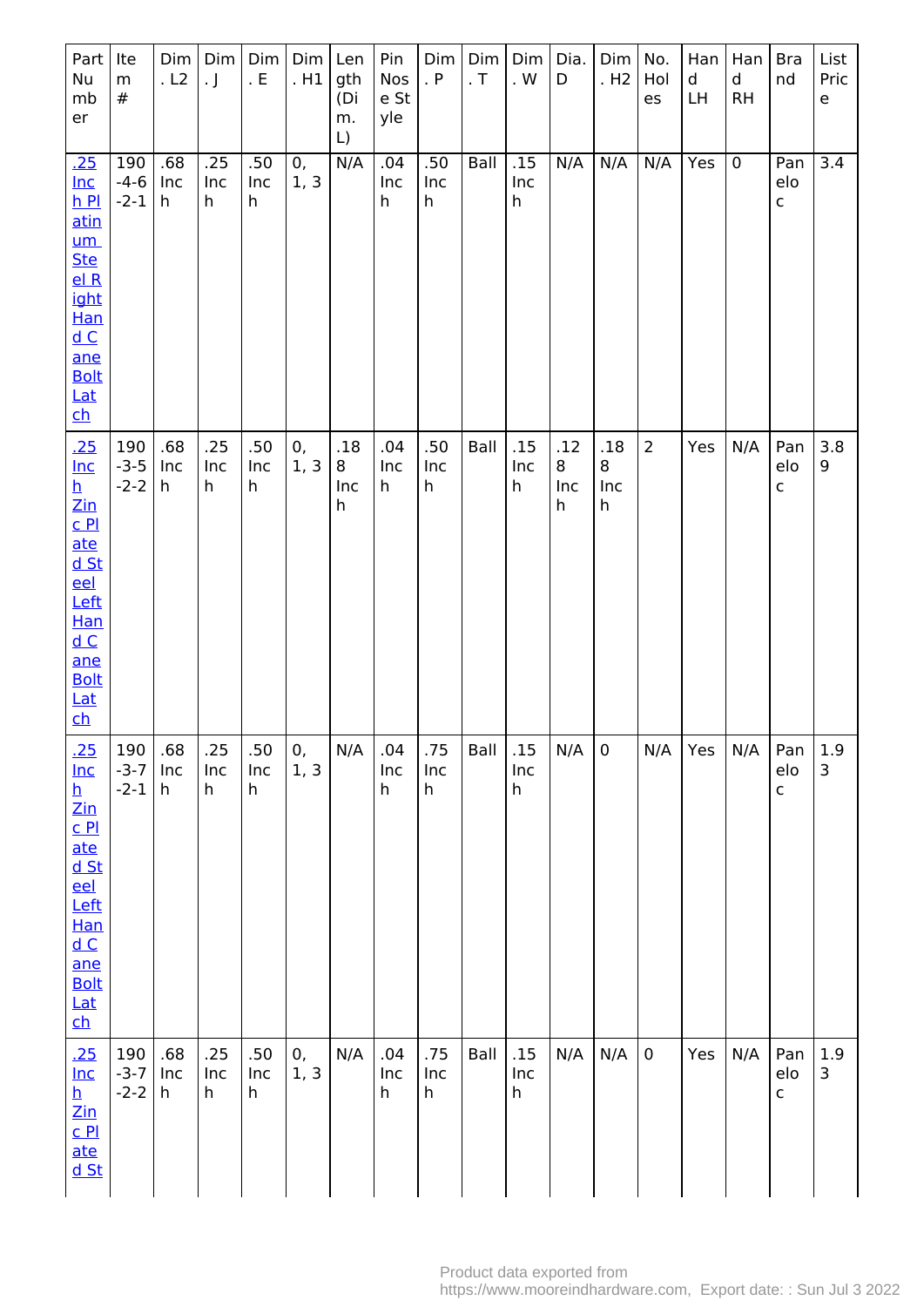| Part<br>Nu<br>mb<br>er                                                                                                                                                                                                                                                                                                     | Ite<br>m<br>#           | Dim<br>.L2      | Dim<br>$\cdot$ J | Dim<br>. $E$    | Dim<br>. H1 | Len<br>gth<br>(Di<br>m.<br>$\lfloor$ | Pin<br>Nos<br>e St<br>yle | Dim<br>. P      | Dim<br>. $T$ | Dim<br>. $\mathsf{W}$     | Dia.<br>D            | Dim<br>. H <sub>2</sub> | No.<br>Hol<br>es | Han<br>d<br>LH | Han<br>d<br><b>RH</b> | <b>Bra</b><br>nd           | List<br>Pric<br>e |
|----------------------------------------------------------------------------------------------------------------------------------------------------------------------------------------------------------------------------------------------------------------------------------------------------------------------------|-------------------------|-----------------|------------------|-----------------|-------------|--------------------------------------|---------------------------|-----------------|--------------|---------------------------|----------------------|-------------------------|------------------|----------------|-----------------------|----------------------------|-------------------|
| eel<br>Left<br><b>Han</b><br>dC<br>ane<br><b>Bolt</b><br>Lat<br>$\overline{\mathsf{ch}}$                                                                                                                                                                                                                                   |                         |                 |                  |                 |             |                                      |                           |                 |              |                           |                      |                         |                  |                |                       |                            |                   |
| .25<br>$Inc$<br>$\frac{\overline{h}}{\overline{z}}$<br>$C$ $PL$<br>ate<br>d St<br><u>eel</u><br><b>Rig</b><br><u>ht</u><br><b>Han</b><br>$\underline{\mathsf{d}\, \mathsf{C}}$<br>ane<br><b>Bolt</b><br>Lat<br><u>ch</u>                                                                                                   | 190<br>$-3-6$<br>$-2-2$ | .68<br>Inc<br>h | .25<br>Inc<br>h  | .50<br>Inc<br>h | 0,<br>1, 3  | .18<br>8<br>Inc<br>h                 | .04<br>Inc<br>h           | .50<br>Inc<br>h | Ball         | .15<br>Inc<br>$\mathsf h$ | .12<br>8<br>Inc<br>h | $\overline{2}$          | N/A              | Yes            | .18<br>8<br>Inc<br>h  | Pan<br>elo<br>$\mathsf{C}$ | 3.8<br>9          |
| .25<br>$lnc$<br>$\overline{\mathbf{h}}$<br>$\mathsf{Zin}% \left( \mathsf{Z}\right) \equiv\mathsf{Zin}% \left( \mathsf{Z}\right)$<br>C <sub>P1</sub><br>ate<br><u>d St</u><br>eel<br><b>Rig</b><br>ht_<br>Han<br>$\underline{\mathsf{d}}$ $\underline{\mathsf{C}}$<br>ane<br><b>Bolt</b><br>Lat<br>$\overline{\mathsf{ch}}$ | 190<br>$-3-8$<br>$-2-1$ | .68<br>Inc<br>h | .25<br>Inc<br>h  | .50<br>Inc<br>h | 0,<br>1, 3  | .18<br>8<br>Inc<br>h                 | .04<br>Inc<br>h           | .75<br>Inc<br>h | Ball         | .15<br>Inc<br>$\mathsf h$ | .12<br>8<br>Inc<br>h | .18<br>8<br>Inc<br>h    | $\overline{2}$   | Yes            | N/A                   | Pan<br>elo<br>$\mathsf{C}$ | 3.8<br>9          |
| .25<br>$lnc$<br>$\overline{\mathbf{h}}$<br>$\mathsf{Zin}% \left( \mathsf{Z}\right) \equiv\mathsf{Zin}% \left( \mathsf{Z}\right)$<br>C <sub>Pl</sub><br><u>ate</u><br><u>d St</u><br>eel<br><b>Rig</b><br><u>ht</u><br>Han                                                                                                  | 190<br>$-3-8$<br>$-2-2$ | .68<br>Inc<br>h | .25<br>Inc<br>h  | .50<br>Inc<br>h | 0,<br>1, 3  | .18<br>8<br>Inc<br>h                 | .04<br>Inc<br>h           | .75<br>Inc<br>h | Ball         | .15<br>Inc<br>h           | .12<br>8<br>Inc<br>h | .18<br>8<br>Inc<br>h    | N/A              | Yes            | $\overline{2}$        | Pan<br>elo<br>$\mathsf{C}$ | 3.8<br>9          |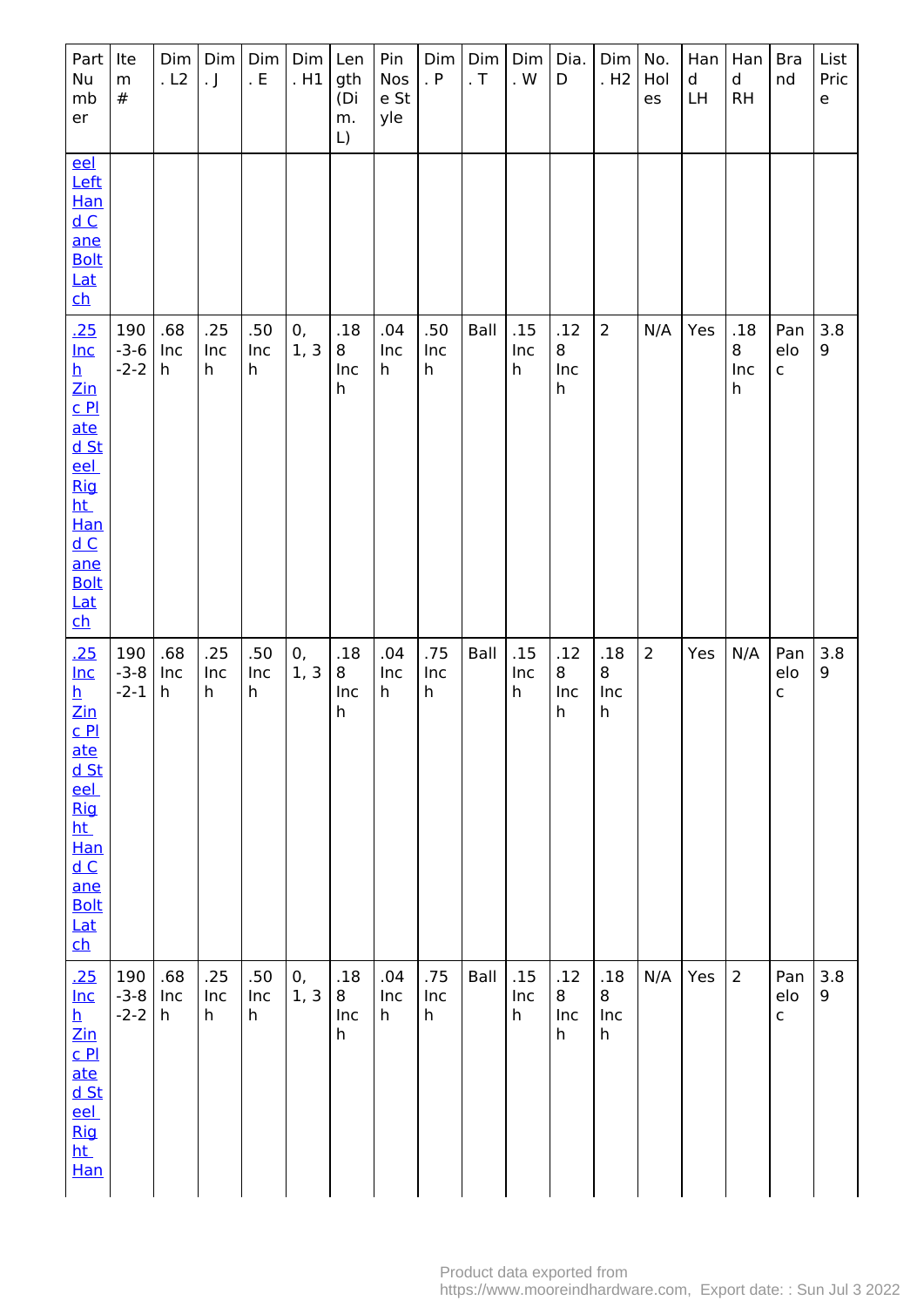| Part<br>Nu<br>mb<br>er                                                                                                                                                              | Ite<br>m<br>$\#$                          | Dim<br>.L2                       | Dim<br>$\cdot$ J | Dim<br>. $\mathsf{E}% _{\mathsf{H}}$ | $Dim$ Len<br>. H1 | gth<br>(Di<br>m.<br>$\lfloor$ | Pin<br><b>Nos</b><br>e St<br>yle | Dim<br>. P      | Dim<br>. $\mathsf T$ | Dim<br>. $\mathsf{W}$     | Dia.<br>D            | Dim<br>. H <sub>2</sub>        | No.<br>Hol<br>es | Han<br>d<br>LH | Han<br>d<br><b>RH</b> | <b>Bra</b><br>nd           | List<br>Pric<br>e |
|-------------------------------------------------------------------------------------------------------------------------------------------------------------------------------------|-------------------------------------------|----------------------------------|------------------|--------------------------------------|-------------------|-------------------------------|----------------------------------|-----------------|----------------------|---------------------------|----------------------|--------------------------------|------------------|----------------|-----------------------|----------------------------|-------------------|
| dC<br>ane<br><b>Bolt</b><br>Lat<br><u>ch</u>                                                                                                                                        |                                           |                                  |                  |                                      |                   |                               |                                  |                 |                      |                           |                      |                                |                  |                |                       |                            |                   |
| .37<br>$Inc$<br>$h$ Pl<br>atin<br>$um$<br><b>Stai</b><br>nle<br>SSS<br>teel<br>Left<br>Han<br>dC<br>ane<br><b>Bolt</b><br><b>Lat</b><br><u>ch</u>                                   | 190<br>$-2-9$<br>$-2-1$                   | $1.0\,$<br>$\pmb{0}$<br>Inc<br>h | .37<br>Inc<br>h  | .63<br>Inc<br>h                      | 0,<br>1, 3        | .18<br>8<br>Inc<br>h          | .05<br>Inc<br>h                  | .62<br>Inc<br>h | Ball                 | .18<br>Inc<br>h           | .12<br>8<br>Inc<br>h | .25<br>$\mathbf 0$<br>Inc<br>h | $\mathbf{3}$     | Yes            | N/A                   | Pan<br>elo<br>$\mathsf{C}$ | 4.5<br>6          |
| <u>.37</u><br>$Inc$<br>$h$ Pl<br>atin<br><u>um</u><br><b>Stai</b><br><u>nle</u><br>SSS<br><u>teel</u><br>Left<br>Han<br>dC<br>ane<br><b>Bolt</b><br>Lat<br>$\overline{\mathsf{ch}}$ | 190<br>$-2-9$<br>$-2-2$                   | .68<br>Inc<br>h                  | .25<br>Inc<br>h  | .63<br>Inc<br>h                      | 0,<br>1, 3        | N/A                           | .04<br>Inc<br>h                  | .75<br>Inc<br>h | Ball                 | .15<br>Inc<br>h           | N/A                  | N/A                            | $\pmb{0}$        | Yes            | N/A                   | Pan<br>elo<br>$\mathsf C$  | 4.5<br>6          |
| .37<br>$Inc$<br>hP<br>atin<br>$um$<br><b>Stai</b><br><u>nle</u><br>SSS<br>teel<br>Left<br><b>Han</b><br>dC<br>ane<br><b>Bolt</b>                                                    | 190<br>$-2-1$<br>$1 - 2 -$<br>$\mathbf 1$ | $1.0\,$<br>$\pmb{0}$<br>Inc<br>h | .37<br>Inc<br>h  | .63<br>Inc<br>h                      | 0,<br>1, 3        | N/A                           | .05<br>Inc<br>h                  | .87<br>Inc<br>h | Ball                 | .18<br>Inc<br>$\mathsf h$ | N/A                  | N/A                            | $\pmb{0}$        | Yes            | N/A                   | Pan<br>elo<br>$\mathsf{C}$ | 3.3<br>6          |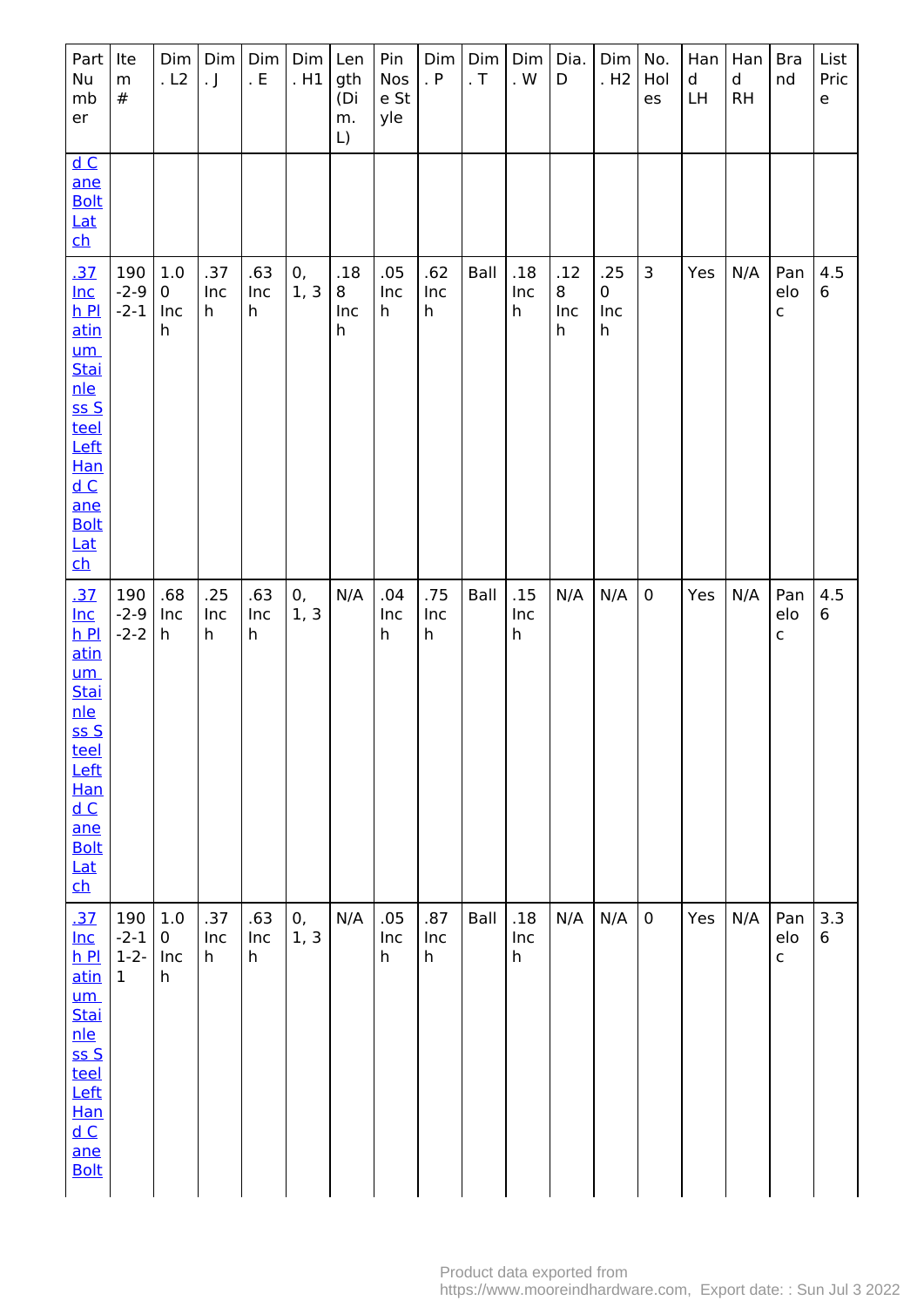| Part<br>Nu<br>mb<br>er                                                                                                                                                    | Ite<br>${\sf m}$<br>$\#$                   | Dim<br>. L2                    | Dim <sub> </sub><br>$\cdot$ J | Dim  <br>. $\mathsf{E}% _{\mathsf{H}}$ | Dim <br>. H1 | Len<br>gth<br>(Di<br>m.<br>L) | Pin<br>Nos<br>e St<br>yle | Dim<br>. P      | Dim<br>. $\mathsf T$ | Dim<br>. $W$                            | Dia.<br>D | Dim<br>.H2 | No.<br>Hol<br>es | Han<br>d<br>LH | Han<br>$\mathsf{d}$<br>RH | <b>Bra</b><br>nd           | List<br>Pric<br>e     |
|---------------------------------------------------------------------------------------------------------------------------------------------------------------------------|--------------------------------------------|--------------------------------|-------------------------------|----------------------------------------|--------------|-------------------------------|---------------------------|-----------------|----------------------|-----------------------------------------|-----------|------------|------------------|----------------|---------------------------|----------------------------|-----------------------|
| Lat<br>$\mathbf{ch}$                                                                                                                                                      |                                            |                                |                               |                                        |              |                               |                           |                 |                      |                                         |           |            |                  |                |                           |                            |                       |
| .37<br>$Inc$<br>$h$ Pl<br>atin<br>$um$<br>Stai<br>nle<br>ssS<br>teel<br>Rig<br>ht_<br>Han<br>dC<br>ane<br><b>Bolt</b><br><u>Lat</u><br>$\mathbf{ch}$                      | 190<br>$-2-1$<br>$0 - 2 -$<br>$\mathbf{1}$ | 1.0<br>$\mathbf 0$<br>Inc<br>h | .37<br>Inc<br>h               | .63<br>Inc<br>h                        | 0,<br>1, 3   | N/A                           | .05<br>Inc<br>h           | .62<br>Inc<br>h | Ball                 | .18<br>Inc<br>$\mathsf{h}$              | N/A       | N/A        | $\mathsf 0$      | N/A            | Yes                       | Pan<br>elo<br>$\mathsf{C}$ | 3.9<br>$\overline{2}$ |
| .37<br>$Inc$<br>$h$ $Pl$<br>atin<br>$um$<br><b>Stai</b><br>nle<br>ss S<br>teel<br><b>Rig</b><br>ht_<br>Han<br>dC<br>ane<br><b>Bolt</b><br>Lat<br>$\overline{\mathsf{ch}}$ | 190<br>$-2-1$<br>$2 - 2 -$<br>$\mathbf{1}$ | 1.0<br>$\pmb{0}$<br>Inc<br>h   | .37<br>Inc<br>h               | .63<br>Inc<br>h                        | 0,<br>1, 3   | N/A                           | .05<br>Inc<br>h           | .87<br>Inc<br>h | Ball                 | .18<br>Inc<br>$\mathsf{h}$              | N/A       | N/A        | $\mathbf 0$      | N/A            | Yes                       | Pan<br>elo<br>$\mathsf{C}$ | 3.3<br>8              |
| <u>.37</u><br>$Inc$<br>$h$ Pl<br>atin<br>um<br><b>Ste</b><br>$e$<br>Left<br><b>Han</b><br>dC<br>ane<br><b>Bolt</b><br><b>Lat</b><br>ch                                    | 190<br>$-4-9$<br>$-2-1$                    | 1.0<br>$\mathbf 0$<br>Inc<br>h | .37<br>Inc<br>h               | .63<br>Inc<br>h                        | 0,<br>1, 3   | N/A                           | .05<br>Inc<br>h           | .62<br>Inc<br>h | Ball                 | .18<br>Inc<br>$\boldsymbol{\mathsf{h}}$ | N/A       | N/A        | $\mathbf 0$      | Yes            | N/A                       | Pan<br>elo<br>$\mathsf{C}$ | 2.4<br>8              |
| .37                                                                                                                                                                       | 190                                        | 1.0                            | .37                           | 0,                                     | N/A          | .05                           | .62                       | Ball            | .18                  | N/A                                     | Yes       | N/A        | $\pmb{0}$        | N/A            | .39                       | Pan                        | 2.4                   |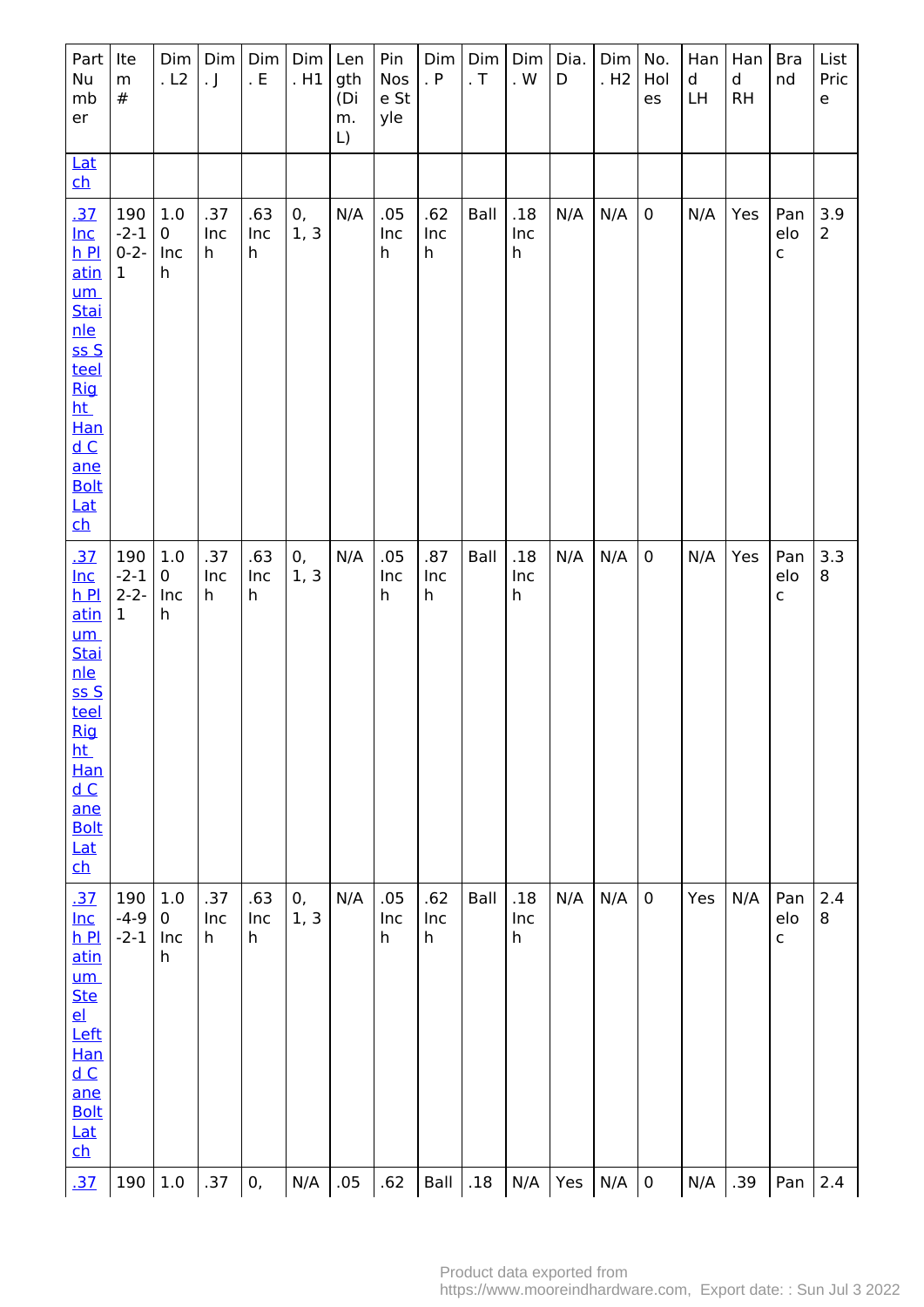| Part<br>Nu<br>mb<br>er                                                                                                                                                                                                                                                                    | Ite<br>${\sf m}$<br>$\#$            | Dim<br>. L2                  | Dim<br>. $\mathsf{J}$ | Dim<br>. $E$              | Dim<br>. H1 | Len<br>gth<br>(Di<br>m.<br>$\lfloor$ | Pin<br>Nos<br>e St<br>yle | Dim<br>. $P$    | Dim<br>. $\sf T$ | Dim<br>. $\mathsf{W}$      | Dia.<br>D | Dim<br>. H <sub>2</sub> | No.<br>Hol<br>es | Han<br>d<br>LH | Han<br>d<br><b>RH</b> | <b>Bra</b><br>nd           | List<br>Pric<br>e |
|-------------------------------------------------------------------------------------------------------------------------------------------------------------------------------------------------------------------------------------------------------------------------------------------|-------------------------------------|------------------------------|-----------------------|---------------------------|-------------|--------------------------------------|---------------------------|-----------------|------------------|----------------------------|-----------|-------------------------|------------------|----------------|-----------------------|----------------------------|-------------------|
| <u>Inc</u><br>$h$ Pl<br><u>atin</u><br><u>um</u><br><b>Ste</b><br>el R<br>ight<br>Han<br>dC<br>ane<br><b>Bolt</b><br>$Lat$<br>$\overline{\mathsf{ch}}$                                                                                                                                    | $-4-1$<br>$0 - 2 -$<br>$\mathbf{1}$ | $\pmb{0}$<br>Inc<br>h        | Inc<br>h              | 1, 2                      |             | Inc<br>h                             | Inc<br>h                  |                 | Inc<br>h         |                            |           |                         |                  |                | Inc<br>h              | elo<br>$\mathsf{C}$        | $\overline{8}$    |
| <u>.37</u><br>$Inc$<br><u>h</u><br>$\mathsf{Zin}% \left( \mathsf{Z}\right) \equiv\mathsf{Zin}% \left( \mathsf{Z}\right)$<br>C <sub>Pl</sub><br>ate<br><u>d St</u><br>eel<br>Left<br>Han<br>$\underline{\mathsf{d}\, \mathsf{C}}$<br>ane<br><b>Bolt</b><br>Lat<br>$\overline{\mathsf{ch}}$ | 190<br>$-3-9$<br>$-1-1$             | $1.0\,$<br>0<br>Inc<br>h     | .63<br>Inc<br>h       | .37<br>Inc<br>$\mathsf h$ | N/A         | 0,<br>1, 5                           | Flat                      | .18<br>Inc<br>h | .05<br>Inc<br>h  | .62<br>Inc<br>$\mathsf{h}$ | N/A       | N/A                     | $\pmb{0}$        | Yes            | N/A                   | Pan<br>elo<br>$\mathsf{C}$ | 2.3<br>5          |
| .37<br>$Inc$<br>$\frac{\overline{h}}{\underline{h}}$<br>Zin<br><u>c Pl</u><br>ate<br><u>d St</u><br>eel<br>Left<br><b>Han</b><br>dC<br>ane<br><b>Bolt</b><br><u>Lat</u><br>$\overline{\mathsf{ch}}$                                                                                       | 190<br>$-3-9$<br>$-2-1$             | 1.0<br>$\pmb{0}$<br>Inc<br>h | .37<br>Inc<br>h       | .63<br>Inc<br>h           | 0,<br>1, 3  | N/A                                  | .05<br>Inc<br>h           | .62<br>Inc<br>h | Ball             | .18<br>Inc<br>$\mathsf{h}$ | N/A       | N/A                     | $\pmb{0}$        | Yes            | N/A                   | Pan<br>elo<br>$\mathsf{C}$ | 2.3<br>5          |
| .37<br>$Inc$<br>$\frac{\mathsf{h}}{\mathsf{Zin}}$<br>C <sub>Pl</sub><br><u>ate</u><br>$d$ St<br>eel                                                                                                                                                                                       | 190<br>$-3-9$<br>$-2-2$             | $1.0\,$<br>0<br>Inc<br>h     | .37<br>Inc<br>h       | .63<br>Inc<br>h           | 0,<br>1, 3  | N/A                                  | .05<br>Inc<br>h           | .62<br>Inc<br>h | Ball             | .18<br>Inc<br>$\mathsf h$  | N/A       | N/A                     | $\pmb{0}$        | N/A            | Yes                   | Pan<br>elo<br>$\mathsf{C}$ | 2.3<br>5          |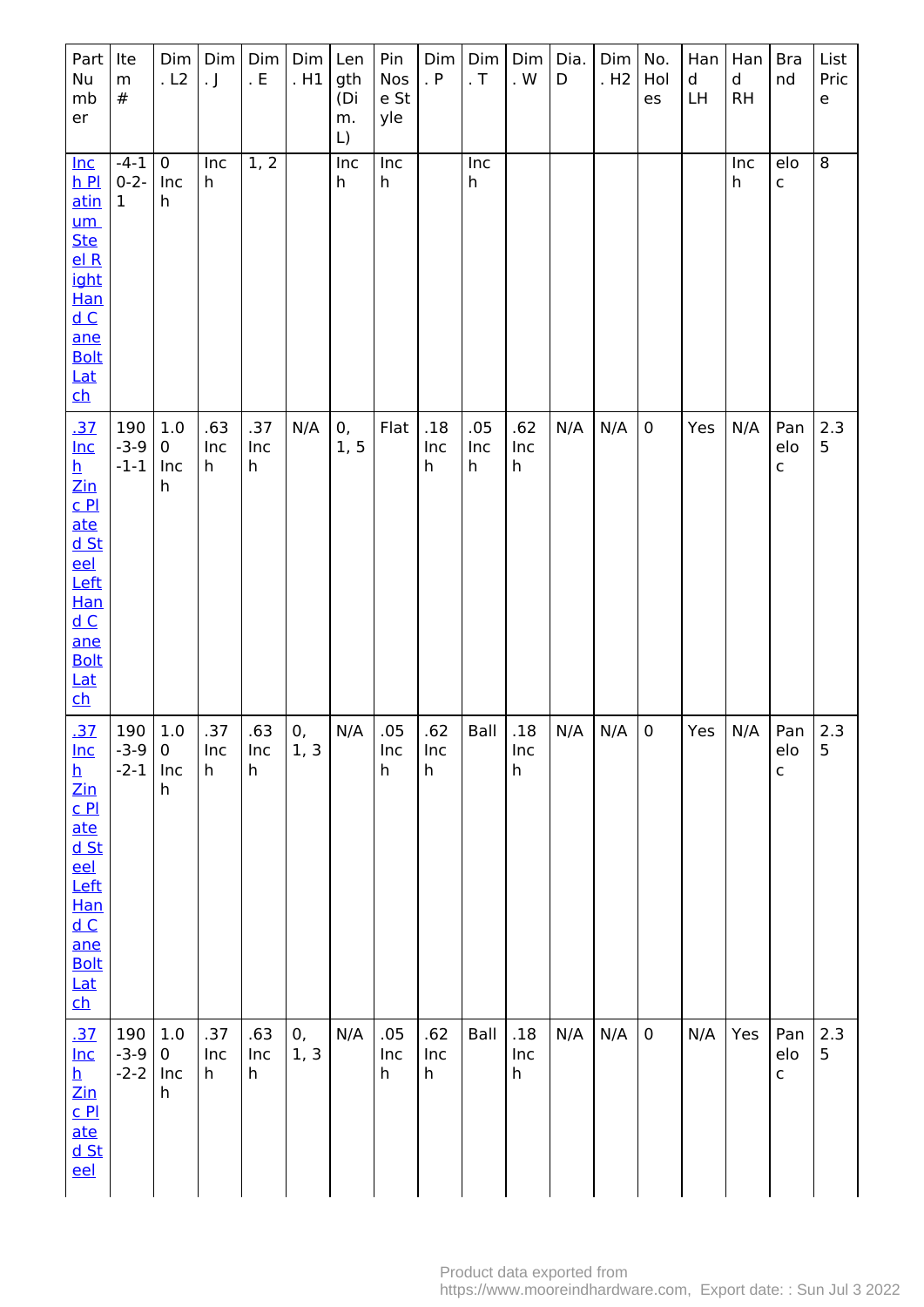| Part<br>Nu<br>mb<br>er                                                                                                                                                                                                                     | Ite<br>${\sf m}$<br>$\#$                     | Dim<br>.L2                       | Dim<br>. $\mathsf{J}$ | Dim<br>. $E$    | Dim<br>.H1           | Len<br>gth<br>(Di<br>m.<br>$\lfloor$ | Pin<br>Nos<br>e St<br>yle | Dim<br>. $P$    | Dim<br>. $T$    | Dim<br>. $\mathsf{W}$      | Dia.<br>D            | Dim <sub> </sub><br>. H <sub>2</sub> | No.<br>Hol<br>es | Han<br>d<br>LH | Han<br>d<br><b>RH</b> | <b>Bra</b><br>nd           | List<br>Pric<br>e |
|--------------------------------------------------------------------------------------------------------------------------------------------------------------------------------------------------------------------------------------------|----------------------------------------------|----------------------------------|-----------------------|-----------------|----------------------|--------------------------------------|---------------------------|-----------------|-----------------|----------------------------|----------------------|--------------------------------------|------------------|----------------|-----------------------|----------------------------|-------------------|
| Left<br>Han<br>$\underline{\mathsf{d}}$ $\underline{\mathsf{C}}$<br>ane<br><b>Bolt</b><br><b>Lat</b><br><u>ch</u>                                                                                                                          |                                              |                                  |                       |                 |                      |                                      |                           |                 |                 |                            |                      |                                      |                  |                |                       |                            |                   |
| <u>.37</u><br>$Inc$<br>$\frac{\mathbf{h}}{\mathbf{Z} \mathbf{in}}$<br>C <sub>Pl</sub><br>ate<br><u>d St</u><br>eel<br>Left<br>Han<br>$\underline{\mathsf{d}\, \mathsf{C}}$<br>ane<br><b>Bolt</b><br><u>Lat</u><br>$\overline{\mathsf{ch}}$ | 190<br>$-3-1$<br>$1 - 1 -$<br>$\mathbf{1}$   | $1.0\,$<br>$\pmb{0}$<br>Inc<br>h | .63<br>Inc<br>h       | .37<br>Inc<br>h | N/A                  | 0,<br>1, 5                           | Flat                      | .18<br>Inc<br>h | .05<br>Inc<br>h | .87<br>Inc<br>h            | N/A                  | N/A                                  | Yes              | N/A            | $\pmb{0}$             | Pan<br>elo<br>$\mathsf{C}$ | 1.9<br>3          |
| <u>.37</u><br>$Inc$<br>h<br>$\mathsf{Zin}% \left( \mathsf{Z}\right) \equiv\mathsf{Zin}% \left( \mathsf{Z}\right)$<br>$C$ $P1$<br>ate<br>$d$ St<br>eel<br>Left<br>Han<br>dC<br>ane<br><b>Bolt</b><br><b>Lat</b><br>$\overline{\mathsf{ch}}$ | 190<br>$-3-1$<br>$1 - 1 -$<br>$\overline{2}$ | $1.0\,$<br>0<br>Inc<br>h         | .63<br>Inc<br>h       | .37<br>Inc<br>h | .25<br>0<br>Inc<br>h | 0,<br>1, 5                           | Flat                      | .18<br>Inc<br>h | .05<br>Inc<br>h | .87<br>Inc<br>h            | .12<br>8<br>Inc<br>h | .25<br>0<br>Inc<br>$\mathsf h$       | 3                | Yes            | N/A                   | Pan<br>elo<br>$\mathsf{C}$ | 1.9<br>6          |
| .37<br>$Inc$<br>$\frac{\mathsf{h}}{\mathsf{Zin}}$<br><u>c Pl</u><br>ate<br><u>d St</u><br>eel<br>Left<br>Han<br>dC<br>ane<br><b>Bolt</b><br><b>Lat</b>                                                                                     | 190<br>$-3-1$<br>$1 - 2 -$<br>$\overline{2}$ | $1.0\,$<br>$\pmb{0}$<br>Inc<br>h | .37<br>Inc<br>h       | .63<br>Inc<br>h | 0,<br>1, 3           | .25<br>0<br>Inc<br>h                 | .05<br>Inc<br>h           | .87<br>Inc<br>h | Ball            | .18<br>Inc<br>$\mathsf{h}$ | .12<br>8<br>Inc<br>h | .25<br>0<br>Inc<br>$\mathsf{h}$      | $\mathsf{3}$     | Yes            | N/A                   | Pan<br>elo<br>$\mathsf{C}$ | 2.1<br>3          |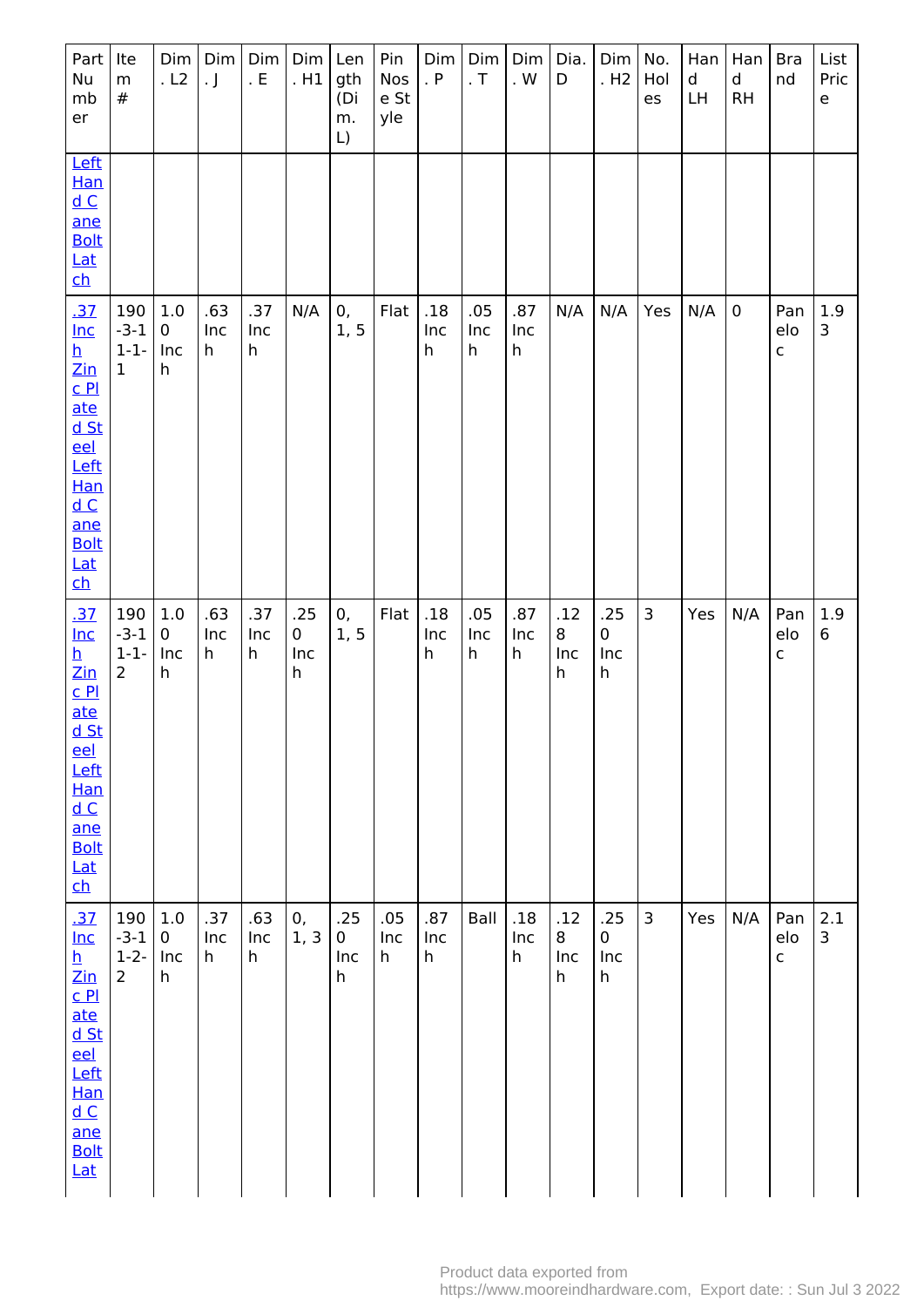| Part<br>Nu<br>mb<br>er                                                                                                                                                                                                                             | Ite<br>${\sf m}$<br>$\#$                     | Dim<br>.L2                     | Dim<br>$\cdot$ J | Dim<br>. $\mathsf E$ | Dim<br>. H1          | Len<br>gth<br>(Di<br>m.<br>$\mathsf{L}$ | Pin<br>Nos<br>e St<br>yle | Dim<br>. P      | Dim<br>. $\mathsf T$ | Dim<br>. $\mathsf{W}$      | Dia.<br>D            | Dim   No.<br>.H2               | Hol<br>es      | Han<br>d<br>LH | Han<br>$\mathsf{d}$<br><b>RH</b> | <b>Bra</b><br>nd           | List<br>Pric<br>$\mathsf{e}% _{t}\left( t\right)$ |
|----------------------------------------------------------------------------------------------------------------------------------------------------------------------------------------------------------------------------------------------------|----------------------------------------------|--------------------------------|------------------|----------------------|----------------------|-----------------------------------------|---------------------------|-----------------|----------------------|----------------------------|----------------------|--------------------------------|----------------|----------------|----------------------------------|----------------------------|---------------------------------------------------|
| $\mathbf{c}$                                                                                                                                                                                                                                       |                                              |                                |                  |                      |                      |                                         |                           |                 |                      |                            |                      |                                |                |                |                                  |                            |                                                   |
| .37<br>$lnc$<br><u>h</u><br>$\mathsf{Zin}$<br>$C$ $P1$<br>ate<br><u>d St</u><br>eel<br><b>Rig</b><br>ht_<br>Han<br>dC<br>ane<br><b>Bolt</b><br>Lat<br><u>ch</u>                                                                                    | 190<br>$-3-1$<br>$0 - 1 -$<br>$\mathbf{1}$   | 1.0<br>0<br>Inc<br>h           | .63<br>Inc<br>h  | .37<br>Inc<br>h      | .18<br>8<br>Inc<br>h | 0,<br>1, 5                              | Ball                      | .18<br>Inc<br>h | .05<br>Inc<br>h      | .62<br>Inc<br>$\mathsf h$  | .12<br>8<br>Inc<br>h | .25<br>$\mathbf 0$<br>Inc<br>h | $\overline{3}$ | N/A            | Yes                              | Pan<br>elo<br>C            | 2.3<br>5                                          |
| <u>.37</u><br>$Inc$<br><u>h</u><br>$\mathsf{Zin}% \left( \mathsf{Z}\right) \equiv\mathsf{Zin}% \left( \mathsf{Z}\right)$<br>$C$ $PL$<br>ate<br>$d$ St<br>eel<br><b>Rig</b><br>ht_<br><b>Han</b><br>dC<br>ane<br><b>Bolt</b><br>Lat<br>$\mathbf{c}$ | 190<br>$-3-1$<br>$0 - 2 -$<br>$\mathbf{1}$   | 1.0<br>$\pmb{0}$<br>Inc<br>h   | .37<br>Inc<br>h  | .63<br>Inc<br>h      | 0,<br>1, 3           | .18<br>8<br>Inc<br>h                    | .05<br>Inc<br>h           | .62<br>Inc<br>h | Ball                 | .18<br>Inc<br>h            | .12<br>8<br>Inc<br>h | .25<br>$\mathbf 0$<br>Inc<br>h | $\mathsf{3}$   | Yes            | N/A                              | Pan<br>elo<br>$\mathsf{C}$ | 2.3<br>5                                          |
| .37<br>$Inc$<br>h<br>$\mathsf{Zin}% \left( \mathsf{Z}\right)$<br>$C$ $P1$<br>ate<br><u>d St</u><br>eel<br><b>Rig</b><br>ht_<br>Han<br>dC<br>ane<br><b>Bolt</b><br><u>Lat</u><br>$\overline{\mathsf{ch}}$                                           | 190<br>$-3-1$<br>$0 - 2 -$<br>$\overline{2}$ | 1.0<br>$\mathbf 0$<br>Inc<br>h | .37<br>Inc<br>h  | .63<br>Inc<br>h      | 0,<br>1, 3           | N/A                                     | .05<br>Inc<br>h           | .62<br>Inc<br>h | Flat                 | .18<br>Inc<br>$\mathsf{h}$ | N/A                  | N/A                            | $\overline{0}$ | N/A            | Yes                              | Pan<br>elo<br>$\mathsf{C}$ | 2.3<br>5                                          |
| .37<br>$Inc$                                                                                                                                                                                                                                       | 190<br>$-3-1$                                | 1.0<br>$\boldsymbol{0}$        | .63<br>Inc       | .37<br>Inc           | N/A                  | 0,<br>1, 5                              | Flat                      | $.18\,$<br>Inc  | .05<br>Inc           | .87<br>Inc                 | N/A                  | N/A                            | N/A            | Yes            | $\mathbf 0$                      | Pan<br>elo                 | $1.9\,$<br>3                                      |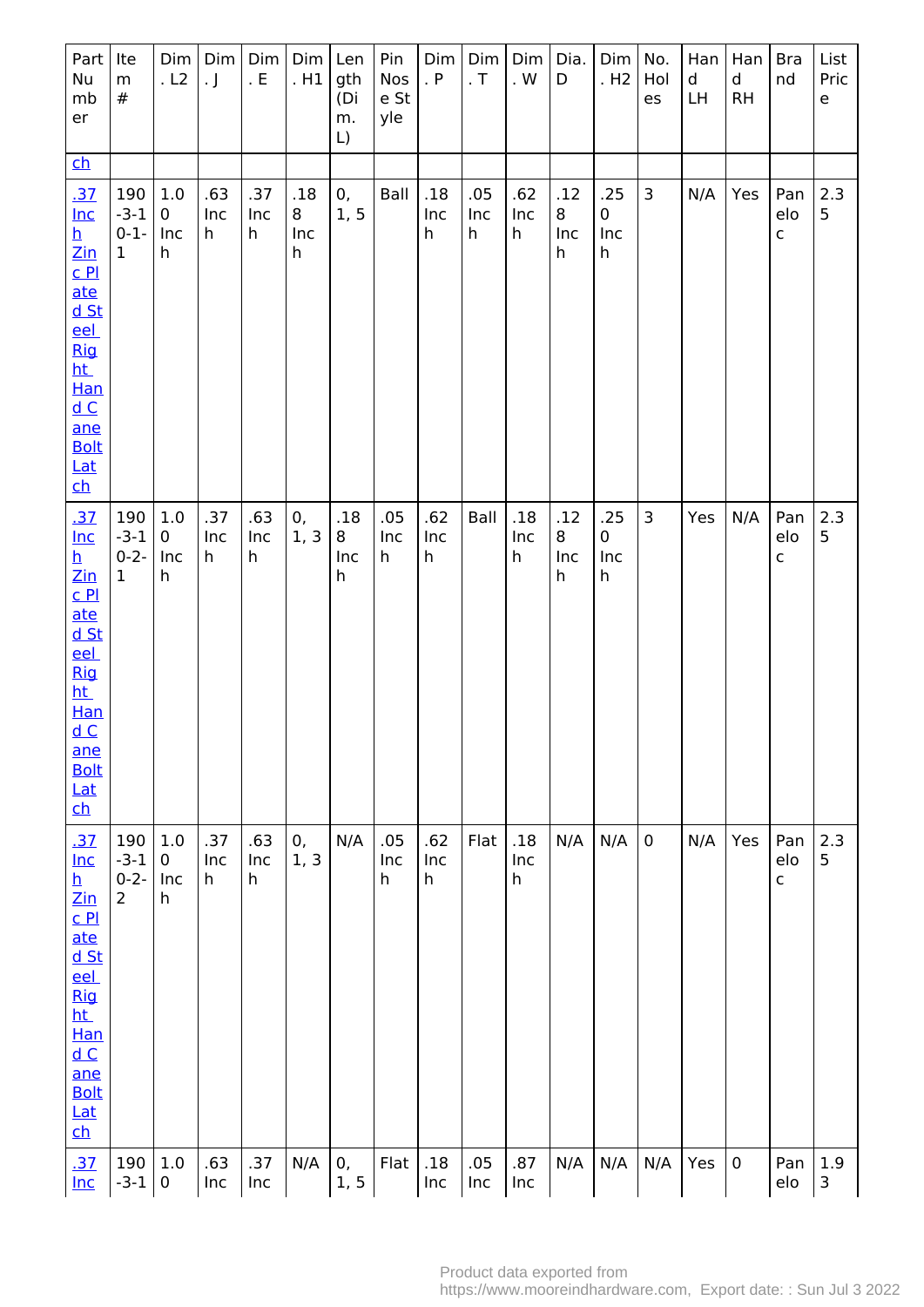| Part<br>Nu<br>mb<br>er                                                                                                                                                                                                                             | Ite<br>${\sf m}$<br>#                        | Dim<br>.L2                         | Dim<br>$\cdot$ J | Dim<br>. $E$    | $Dim$ Len<br>.H1     | gth<br>(Di<br>m.<br>$\lfloor$ | Pin<br>Nos<br>e St<br>yle | Dim<br>. P      | Dim<br>. $\top$ | Dim<br>. $W$               | Dia.<br>D            | $Dim$   No.<br>. H <sub>2</sub> | Hol<br>es   | Han<br>$\mathsf{d}$<br>LH | Han<br>d<br>RH | <b>Bra</b><br>nd           | List<br>Pric<br>e |
|----------------------------------------------------------------------------------------------------------------------------------------------------------------------------------------------------------------------------------------------------|----------------------------------------------|------------------------------------|------------------|-----------------|----------------------|-------------------------------|---------------------------|-----------------|-----------------|----------------------------|----------------------|---------------------------------|-------------|---------------------------|----------------|----------------------------|-------------------|
| $\mathbf{p}$<br>$\frac{\text{Zin}}{\text{Zin}}$<br>C <sub>Pl</sub><br>ate<br>d St<br>eel<br><b>Rig</b><br>ht_<br>Han<br>dC<br>ane<br><b>Bolt</b><br><u>Lat</u><br>$\overline{\mathsf{ch}}$                                                         | $2-1-$<br>$\mathbf 1$                        | Inc<br>h                           | h                | h               |                      |                               |                           | $\overline{h}$  | h               | $\overline{h}$             |                      |                                 |             |                           |                | $\mathsf{C}$               |                   |
| <u>.37</u><br>$Inc$<br>h<br>$\mathsf{Zin}% \left( \mathsf{Z}\right) \equiv\mathsf{Zin}% \left( \mathsf{Z}\right)$<br>$C$ $P1$<br>ate<br>$d$ St<br><u>eel</u><br><b>Rig</b><br><u>ht</u><br>Han<br>dC<br>ane<br><b>Bolt</b><br>Lat<br>$\mathsf{ch}$ | 190<br>$-3-1$<br>$2-1-$<br>$\overline{2}$    | $1.0\,$<br>0<br>Inc<br>$\mathsf h$ | .63<br>Inc<br>h  | .37<br>Inc<br>h | .25<br>0<br>Inc<br>h | 0,<br>1, 5                    | Ball                      | .18<br>Inc<br>h | .05<br>Inc<br>h | .87<br>Inc<br>h            | .12<br>8<br>Inc<br>h | .25<br>$\mathbf 0$<br>Inc<br>h  | N/A         | Yes                       | 3              | Pan<br>elo<br>$\mathsf{C}$ | 2.1<br>8          |
| .37<br>$Inc$<br><u>h</u><br>Zin<br>$C$ $P1$<br>ate<br><u>d St</u><br><u>eel</u><br><b>Rig</b><br>ht_<br>Han<br>dC<br>ane<br><b>Bolt</b><br>Lat<br>$\overline{\mathsf{ch}}$                                                                         | 190<br>$-3-1$<br>$2 - 2 -$<br>$\overline{2}$ | 1.3<br>8<br>Inc<br>h               | .50<br>Inc<br>h  | .63<br>Inc<br>h | 0,<br>1, 3           | N/A                           | .06<br>Inc<br>h           | .75<br>Inc<br>h | Ball            | .25<br>Inc<br>$\mathsf{h}$ | N/A                  | N/A                             | $\mathbf 0$ | Yes                       | N/A            | Pan<br>elo<br>$\mathsf{C}$ | 2.1<br>8          |
| .50<br>$Inc$<br>$h$ Pl<br>atin<br><u>um</u>                                                                                                                                                                                                        | 190<br>$-2-1$<br>$3-2-$<br>$\mathbf{1}$      | 1.3<br>8<br>Inc<br>h               | .50<br>Inc<br>h  | .75<br>Inc<br>h | 0,<br>1, 3           | N/A                           | .06<br>Inc<br>h           | .75<br>Inc<br>h | Ball            | .25<br>Inc<br>h            | N/A                  | N/A                             | $\pmb{0}$   | Yes                       | N/A            | Pan<br>elo<br>$\mathsf C$  | 4.5<br>6          |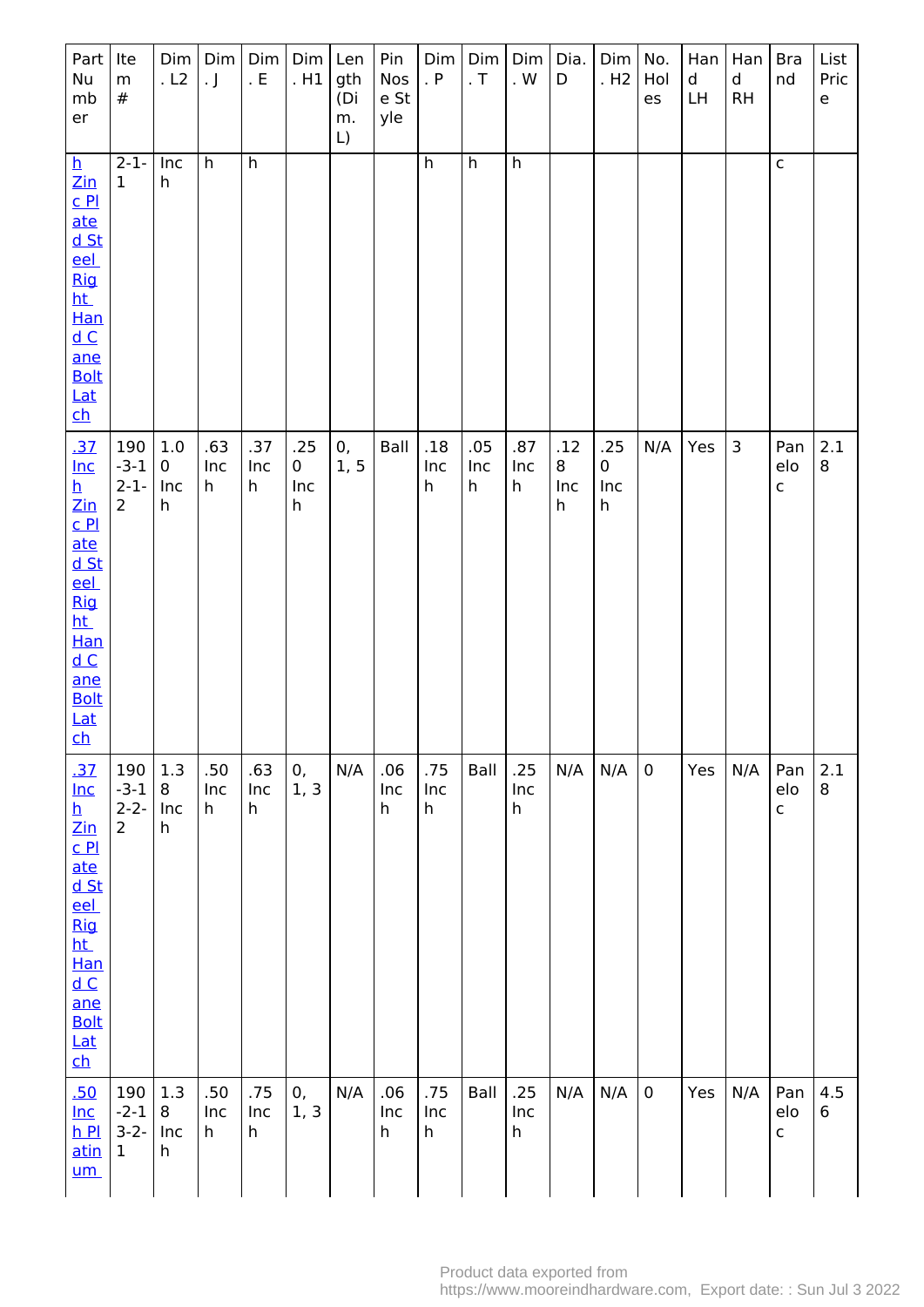| Part<br>Nu<br>mb<br>er                                                                                                                                                       | Ite<br>${\sf m}$<br>$^{\#}$                 | Dim<br>.L2           | Dim<br>. $\mathsf{J}$ | Dim<br>. E      | Dim<br>.H1           | Len<br>gth<br>(Di<br>m.<br>$\lfloor$ | Pin<br>Nos<br>e St<br>yle | Dim<br>. P      | Dim<br>. $T$    | Dim<br>. $\mathsf{W}$                       | Dia.<br>D            | Dim<br>. H <sub>2</sub> | No.<br>Hol<br>es | Han<br>d<br>LH | Han<br>d<br><b>RH</b> | <b>Bra</b><br>nd           | List<br>Pric<br>e |
|------------------------------------------------------------------------------------------------------------------------------------------------------------------------------|---------------------------------------------|----------------------|-----------------------|-----------------|----------------------|--------------------------------------|---------------------------|-----------------|-----------------|---------------------------------------------|----------------------|-------------------------|------------------|----------------|-----------------------|----------------------------|-------------------|
| <b>Stai</b><br>nle<br>SSS<br>teel<br>Left<br>Han<br>dC<br>ane<br><b>Bolt</b><br>Lat<br><u>ch</u>                                                                             |                                             |                      |                       |                 |                      |                                      |                           |                 |                 |                                             |                      |                         |                  |                |                       |                            |                   |
| .50<br>$Inc$<br>$h$ Pl<br><u>atin</u><br><u>um</u><br><b>Stai</b><br>nle<br>SSS<br>teel<br>Left<br><b>Han</b><br>dC<br>ane<br><b>Bolt</b><br>Lat<br>$\overline{\mathsf{ch}}$ | 190<br>$-2-1$<br>$3-2-$<br>$\overline{2}$   | 1.3<br>8<br>Inc<br>h | .50<br>Inc<br>h       | .75<br>Inc<br>h | 0,<br>1, 3           | .18<br>8<br>Inc<br>h                 | .06<br>Inc<br>h           | .75<br>Inc<br>h | Ball            | .25<br>Inc<br>h                             | .12<br>8<br>Inc<br>h | .18<br>8<br>Inc<br>h    | 3                | Yes            | N/A                   | Pan<br>elo<br>$\mathsf{C}$ | 3.7<br>6          |
| .50<br>lnc<br>hP<br>atin<br><u>um</u><br><b>Stai</b><br>nle<br>ssS<br>teel<br>Left<br><b>Han</b><br>dC<br>ane<br><b>Bolt</b><br>Lat<br>$\overline{\mathsf{ch}}$              | 190<br>$-2-1$ 8<br>$3-5-$<br>$\overline{2}$ | 1.3<br>Inc<br>h      | .75<br>Inc<br>h       | .50<br>Inc<br>h | .18<br>8<br>Inc<br>h | 0,<br>1, 5                           | Con<br>${\mathsf e}$      | .25<br>Inc<br>h | .06<br>Inc<br>h | .75<br>Inc<br>h                             | .12<br>8<br>Inc<br>h | .18<br>8<br>Inc<br>h    | Yes              | N/A            | 3                     | Pan<br>elo<br>$\mathsf C$  | 5.6               |
| .50<br>$Inc$<br>$h$ Pl<br>atin<br>$\mathsf{u}\mathsf{m}$<br><b>Stai</b><br><u>nle</u><br>ss S                                                                                | 190<br>$-2-1$<br>$5-1-$<br>$\mathbf{1}$     | 1.3<br>8<br>Inc<br>h | .75<br>Inc<br>h       | .50<br>Inc<br>h | N/A                  | 0,<br>1, 5                           | Flat                      | .25<br>Inc<br>h | .06<br>Inc<br>h | $1.0\,$<br>$\pmb{0}$<br>Inc<br>$\mathsf{h}$ | N/A                  | N/A                     | $\mathbf 0$      | Yes            | N/A                   | Pan<br>elo<br>$\mathsf{C}$ | 5.3<br>8          |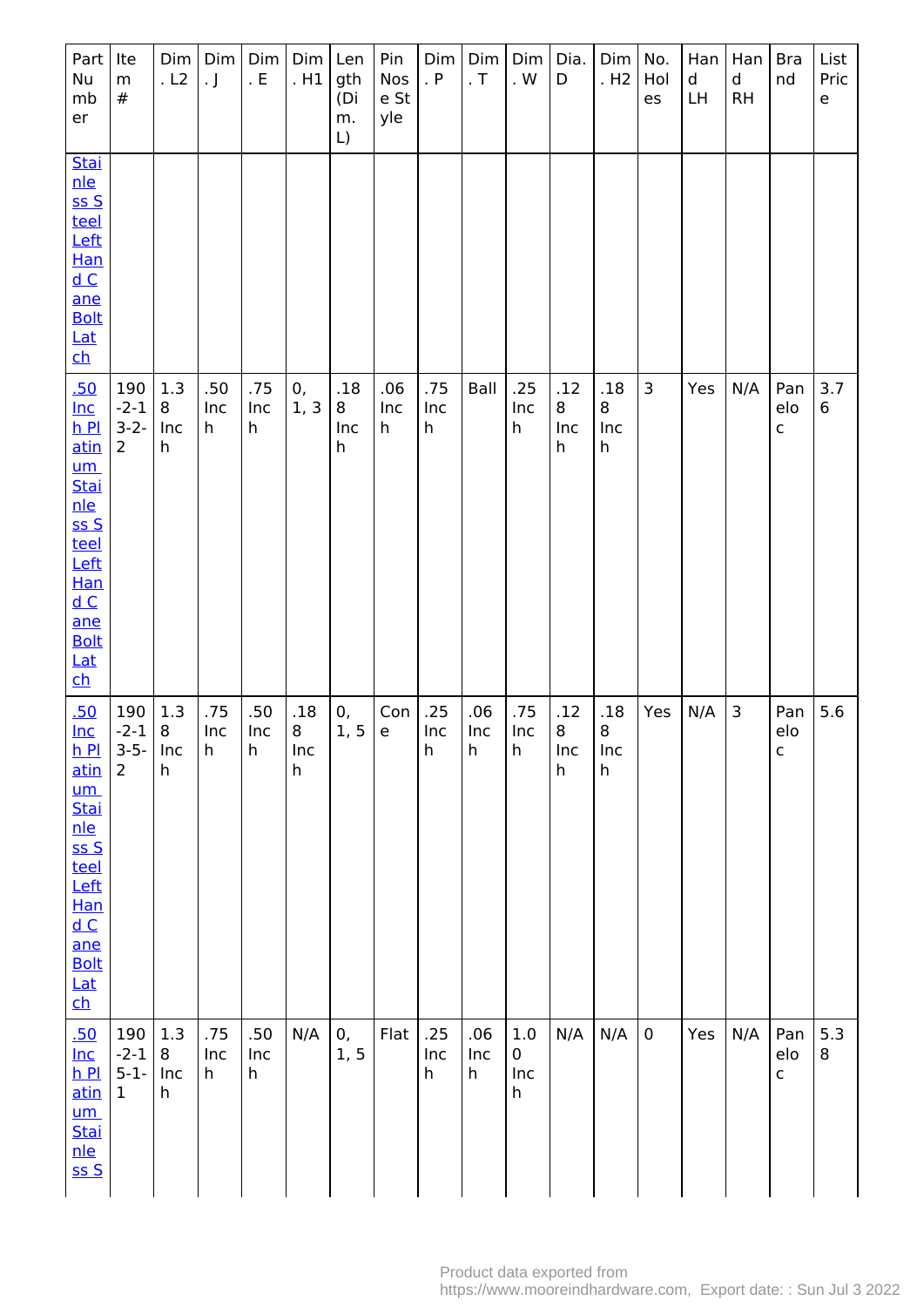| Part<br>Nu<br>mb<br>er                                                                                                                                                                                 | Ite<br>m<br>$\#$                             | Dim<br>.L2           | Dim<br>$\cdot$ J | Dim<br>. E                | Dim <br>. H1 | Len<br>gth<br>(Di<br>m.<br>$\lfloor$ | Pin<br>Nos<br>e St<br>yle | Dim<br>. $P$                       | Dim<br>. $\mathsf T$ | Dim<br>. $\mathsf{W}$ | Dia.<br>D | Dim<br>. H <sub>2</sub> | No.<br>Hol<br>es | Han<br>d<br>LH | Han<br>d<br>RH | <b>Bra</b><br>nd           | List<br>Pric<br>e |
|--------------------------------------------------------------------------------------------------------------------------------------------------------------------------------------------------------|----------------------------------------------|----------------------|------------------|---------------------------|--------------|--------------------------------------|---------------------------|------------------------------------|----------------------|-----------------------|-----------|-------------------------|------------------|----------------|----------------|----------------------------|-------------------|
| teel<br>Left<br>Han<br>dC<br>ane<br><b>Bolt</b><br>Lat<br>$\overline{\mathsf{ch}}$                                                                                                                     |                                              |                      |                  |                           |              |                                      |                           |                                    |                      |                       |           |                         |                  |                |                |                            |                   |
| .50<br>$lnc$<br>$h$ Pl<br>atin<br>$um$<br>Stai<br>nle<br>ss S<br>teel<br>Left<br>Han<br>dC<br>ane<br><b>Bolt</b><br>Lat<br>$\overline{\mathsf{ch}}$                                                    | 190<br>$-2-1$<br>$5 - 2 -$<br>$\mathbf{1}$   | 1.3<br>8<br>Inc<br>h | .50<br>Inc<br>h  | .75<br>Inc<br>$\mathsf h$ | 0,<br>1, 3   | N/A                                  | .06<br>Inc<br>h           | $1.0\,$<br>$\mathbf 0$<br>Inc<br>h | Ball                 | .25<br>Inc<br>h       | N/A       | N/A                     | $\mathbf 0$      | N/A            | Yes            | Pan<br>elo<br>$\mathsf{C}$ | 5                 |
| .50<br>$Inc$<br>$h$ Pl<br>atin<br>$um$<br><b>Stai</b><br>nle<br>SSS<br>teel<br>Left<br>Han<br>$\underline{\mathsf{d}}$ $\underline{\mathsf{C}}$<br>ane<br><b>Bolt</b><br>Lat<br>$\overline{\text{ch}}$ | 190<br>$-2-1$<br>$5 - 2 -$<br>$\overline{2}$ | 1.3<br>8<br>Inc<br>h | .50<br>Inc<br>h  | .75<br>Inc<br>h           | 0,<br>1, 3   | N/A                                  | .06<br>Inc<br>h           | $1.0\,$<br>0<br>Inc<br>h           | Ball                 | .25<br>Inc<br>h       | N/A       | N/A                     | $\pmb{0}$        | Yes            | N/A            | Pan<br>elo<br>$\mathsf{C}$ | 5                 |
| .50<br>$Inc$<br>$h$ Pl<br>atin<br>$um$<br>Stai<br>nle<br>$S S$<br>teel<br><b>Rig</b><br><u>ht</u>                                                                                                      | 190<br>$-2-1$<br>$4 - 2 -$<br>$\mathbf 1$    | 1.3<br>8<br>Inc<br>h | .50<br>Inc<br>h  | .75<br>Inc<br>h           | 0,<br>1, 3   | N/A                                  | .06<br>Inc<br>h           | .75<br>Inc<br>h                    | Ball                 | .25<br>Inc<br>h       | N/A       | N/A                     | $\pmb{0}$        | N/A            | Yes            | Pan<br>elo<br>$\mathsf{C}$ | 4.5<br>6          |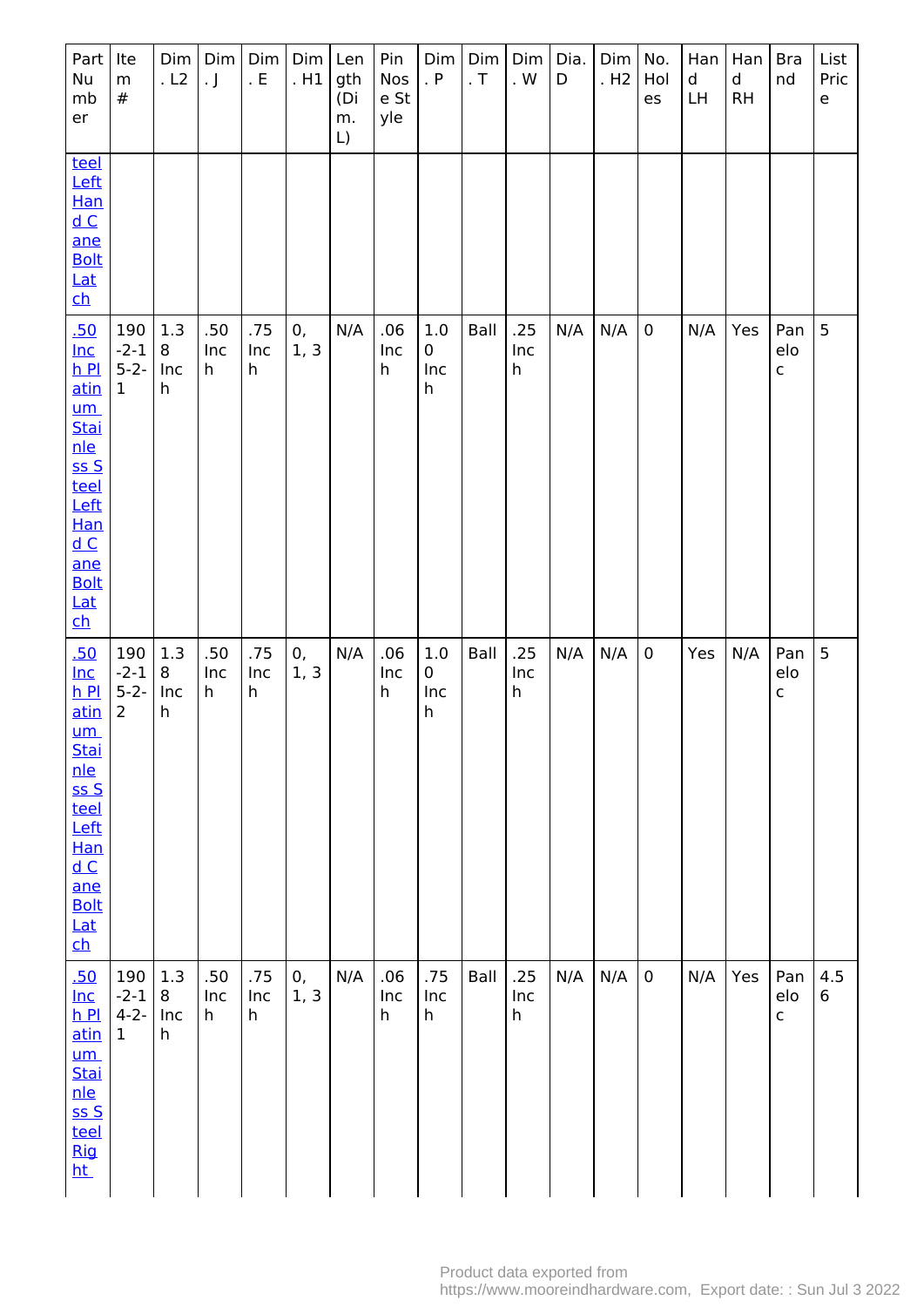| Part<br>Nu<br>mb<br>er                                                                                                                                                                                                  | Ite<br>${\sf m}$<br>#                        | Dim<br>.L2           | Dim<br>. $\mathsf{J}$ | Dim<br>. $E$    | Dim<br>. H1          | Len<br>gth<br>(Di<br>m.<br>$\lfloor$ | Pin<br>Nos<br>e St<br>yle | Dim<br>. $P$    | Dim<br>. $T$    | Dim<br>. $\mathsf{W}$                   | Dia.<br>D               | Dim<br>. H2          | No.<br>Hol<br>es | Han<br>d<br>LH       | Han<br>d<br>RH       | <b>Bra</b><br>nd           | List<br>Pric<br>e |
|-------------------------------------------------------------------------------------------------------------------------------------------------------------------------------------------------------------------------|----------------------------------------------|----------------------|-----------------------|-----------------|----------------------|--------------------------------------|---------------------------|-----------------|-----------------|-----------------------------------------|-------------------------|----------------------|------------------|----------------------|----------------------|----------------------------|-------------------|
| Han<br>$\underline{\mathsf{d}\, \mathsf{C}}$<br>ane<br><b>Bolt</b><br>Lat<br><u>ch</u>                                                                                                                                  |                                              |                      |                       |                 |                      |                                      |                           |                 |                 |                                         |                         |                      |                  |                      |                      |                            |                   |
| .50<br>$Inc$<br>$h$ $Pl$<br><u>atin</u><br>$um$<br><b>Stai</b><br>nle<br>SSS<br>teel<br>Rig<br><u>ht</u><br>Han<br>dC<br>ane<br><b>Bolt</b><br>Lat<br>$\overline{\mathsf{ch}}$                                          | 190<br>$-2-1$<br>$4 - 2 -$<br>$\overline{2}$ | 1.3<br>8<br>Inc<br>h | .50<br>Inc<br>h       | .75<br>Inc<br>h | 0,<br>1, 3           | .18<br>8<br>Inc<br>h                 | .06<br>Inc<br>h           | .75<br>Inc<br>h | Ball            | .25<br>Inc<br>$\boldsymbol{\mathsf{h}}$ | $\overline{\mathbf{3}}$ | N/A                  | Yes              | .12<br>8<br>Inc<br>h | .18<br>8<br>Inc<br>h | Pan<br>elo<br>$\mathsf{C}$ | 3.7<br>$\,6\,$    |
| .50<br>$lnc$<br>$h$ $Pl$<br><u>atin</u><br><u>um</u><br><b>Stai</b><br>nle<br>ssS<br>teel<br><b>Rig</b><br>ht_<br>Han<br>$\underline{\mathsf{d}\, \mathsf{C}}$<br>ane<br><b>Bolt</b><br>Lat<br>$\overline{\mathsf{ch}}$ | 190<br>$-2-1$<br>$4 - 5 -$<br>$\overline{2}$ | 1.3<br>8<br>Inc<br>h | .75<br>Inc<br>h       | .50<br>Inc<br>h | .18<br>8<br>Inc<br>h | 0,<br>1, 5                           | Con<br>e                  | .25<br>Inc<br>h | .06<br>Inc<br>h | .75<br>Inc<br>h                         | .12<br>8<br>Inc<br>h    | .18<br>8<br>Inc<br>h | $\overline{3}$   | N/A                  | Yes                  | Pan<br>elo<br>$\mathsf{C}$ | 5.6               |
| .50<br>$Inc$<br>$h$ Pl<br>atin<br>$um$<br><b>Stai</b><br>nle<br>SSS<br>teel<br><b>Rig</b><br><u>ht</u>                                                                                                                  | 190<br>$-2-1$<br>$6 - 1 -$<br>$\mathbf{1}$   | 1.3<br>8<br>Inc<br>h | .75<br>Inc<br>h       | .50<br>Inc<br>h | .25<br>0<br>Inc<br>h | 0,<br>1, 5                           | Ball                      | .25<br>Inc<br>h | .06<br>Inc<br>h | 1.0<br>0<br>Inc<br>h                    | .12<br>8<br>Inc<br>h    | .25<br>0<br>Inc<br>h | 3                | Yes                  | N/A                  | Pan<br>elo<br>$\mathsf{C}$ | 5                 |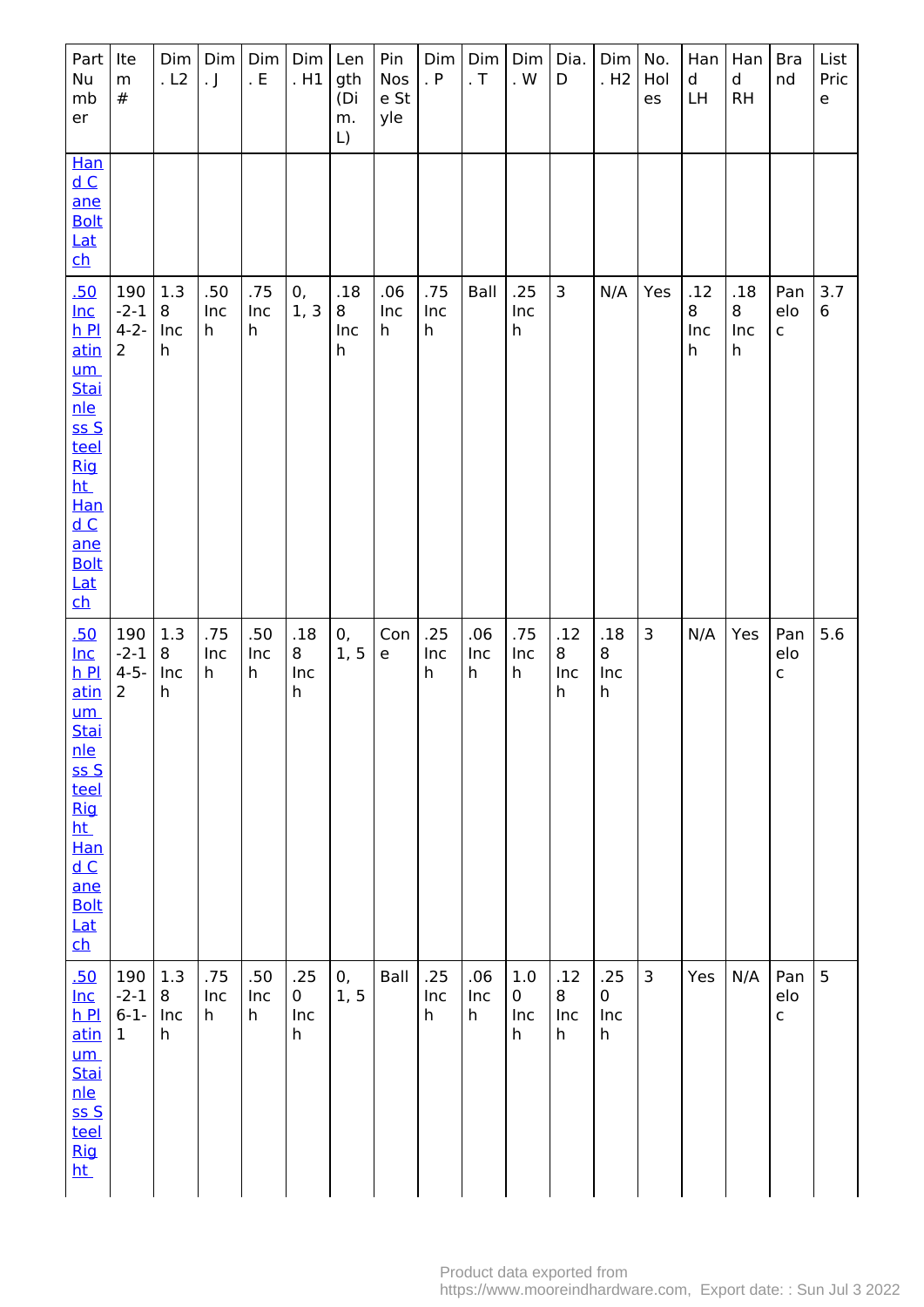| Part<br>Nu<br>mb<br>er                                                                                                                                                                                                                                      | Ite<br>${\sf m}$<br>$^{\#}$                  | Dim<br>. L2          | Dim<br>$\cdot$ J | Dim<br>. $\mathsf{E}% _{\mathsf{H}}$ | Dim<br>.H1 | Len<br>gth<br>(Di<br>m.<br>$\lfloor$ | Pin<br>Nos<br>e St<br>yle | Dim<br>. P                     | Dim<br>. $\mathsf T$ | Dim<br>. $\mathsf{W}$                   | Dia.<br>D            | Dim<br>. H <sub>2</sub> | No.<br>Hol<br>es | Han<br>d<br>LH | Han<br>d<br>RH | <b>Bra</b><br>nd           | List<br>Pric<br>$\mathsf{e}% _{t}\left( t\right)$ |
|-------------------------------------------------------------------------------------------------------------------------------------------------------------------------------------------------------------------------------------------------------------|----------------------------------------------|----------------------|------------------|--------------------------------------|------------|--------------------------------------|---------------------------|--------------------------------|----------------------|-----------------------------------------|----------------------|-------------------------|------------------|----------------|----------------|----------------------------|---------------------------------------------------|
| Han<br>$\underline{\mathsf{d}\, \mathsf{C}}$<br>ane<br><b>Bolt</b><br>$Lat$<br>$\overline{\mathsf{ch}}$                                                                                                                                                     |                                              |                      |                  |                                      |            |                                      |                           |                                |                      |                                         |                      |                         |                  |                |                |                            |                                                   |
| .50<br>$Inc$<br>$h$ $Pl$<br>atin<br>$um$<br><b>Stai</b><br>nle<br>SSS<br>teel<br><b>Rig</b><br>ht.<br>Han<br>$\underline{\mathsf{d}}$ $\underline{\mathsf{C}}$<br>ane<br><b>Bolt</b><br><u>Lat</u><br>$\overline{\mathsf{c}}$                               | 190<br>$-2-1$<br>$6 - 2 -$<br>$\mathbf{1}$   | 1.3<br>8<br>Inc<br>h | .50<br>Inc<br>h  | .75<br>Inc<br>h                      | 0,<br>1, 3 | N/A                                  | .06<br>Inc<br>h           | 1.0<br>$\mathbf 0$<br>Inc<br>h | Flat                 | .25<br>Inc<br>$\boldsymbol{\mathsf{h}}$ | N/A                  | N/A                     | N/A              | Yes            | $\pmb{0}$      | Pan<br>elo<br>$\mathsf{C}$ | 5.3<br>8                                          |
| .50<br>$lnc$<br>$h$ Pl<br>atin<br><u>um</u><br><b>Stai</b><br>nle<br>SSS<br>teel<br><u>Rig</u><br>ht_<br>Han<br>$\underline{\mathsf{d}\,}\mathsf{C}$<br>ane<br><b>Bolt</b><br>Lat<br><u>ch</u>                                                              | 190<br>$-2-1$<br>$6 - 2 -$<br>$\overline{2}$ | 1.3<br>8<br>Inc<br>h | .50<br>Inc<br>h  | .75<br>Inc<br>h                      | 0,<br>1, 3 | .25<br>0<br>Inc<br>h                 | .06<br>Inc<br>h           | $1.0\,$<br>0<br>Inc<br>h       | Ball                 | .25<br>Inc<br>h                         | .12<br>8<br>Inc<br>h | .25<br>0<br>Inc<br>h    | 3                | N/A            | Yes            | Pan<br>elo<br>$\mathsf{C}$ | 5                                                 |
| .50<br>$Inc$<br>$\overline{\mathbf{h}}$<br>$\mathsf{Zin}% \left( \mathsf{Z}\right) \equiv\mathsf{Zin}% \left( \mathsf{Z}\right)$<br>C <sub>Pl</sub><br><u>ate</u><br><u>d St</u><br>eel<br>Left<br>Han<br>$\underline{\mathsf{d}}$ $\underline{\mathsf{C}}$ | 190<br>$-3-1$<br>$3-2-$<br>$\mathbf{1}$      | 1.3<br>8<br>Inc<br>h | .50<br>Inc<br>h  | .75<br>Inc<br>h                      | 0,<br>1, 3 | .18<br>8<br>Inc<br>h                 | .06<br>Inc<br>h           | .75<br>Inc<br>h                | Ball                 | .25<br>Inc<br>h                         | .12<br>8<br>Inc<br>h | .18<br>8<br>Inc<br>h    | 3                | Yes            | N/A            | Pan<br>elo<br>$\mathsf{C}$ | 2.2<br>$\overline{\mathcal{A}}$                   |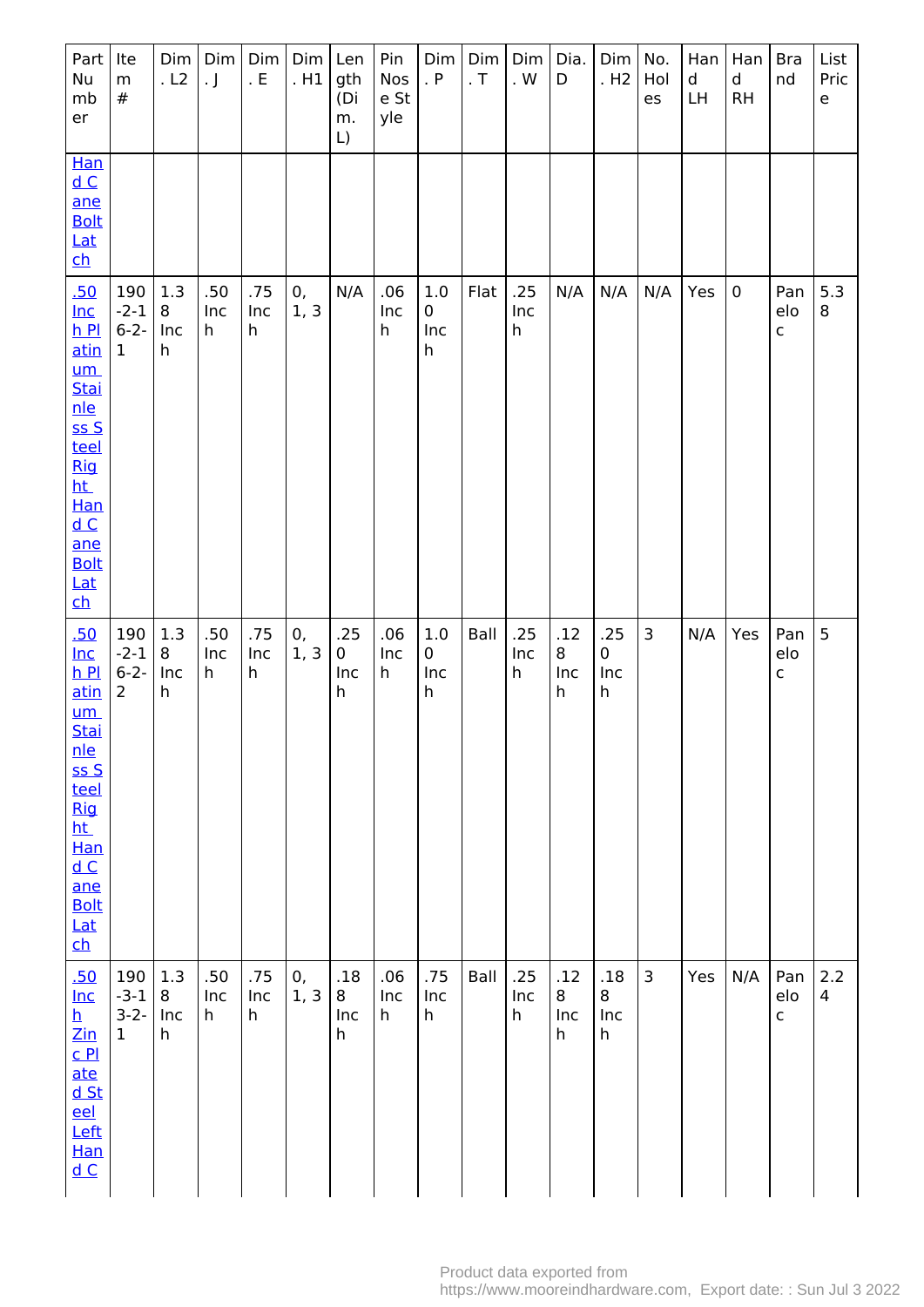| Part<br>Nu<br>mb<br>er                                                                                                                                                                                                                                 | Ite<br>m<br>$\#$                             | Dim<br>.L2                      | Dim<br>$\cdot$ J     | Dim<br>. $E$    | Dim<br>.H1 | Len<br>gth<br>(Di<br>m.<br>$\lfloor$ | Pin<br>Nos<br>e St<br>yle | Dim<br>. P      | Dim<br>. $\mathsf T$ | Dim<br>. $W$    | Dia.<br>D            | Dim <sub> </sub><br>.H2        | No.<br>Hol<br>es | Han<br>d<br>LH | Han<br>$\sf d$<br><b>RH</b> | <b>Bra</b><br>nd           | List<br>Pric<br>$\mathsf{e}% _{t}\left( t\right)$ |
|--------------------------------------------------------------------------------------------------------------------------------------------------------------------------------------------------------------------------------------------------------|----------------------------------------------|---------------------------------|----------------------|-----------------|------------|--------------------------------------|---------------------------|-----------------|----------------------|-----------------|----------------------|--------------------------------|------------------|----------------|-----------------------------|----------------------------|---------------------------------------------------|
| ane<br><b>Bolt</b><br><b>Lat</b><br>$\mathbf{c}$                                                                                                                                                                                                       |                                              |                                 |                      |                 |            |                                      |                           |                 |                      |                 |                      |                                |                  |                |                             |                            |                                                   |
| .50<br>$lnc$<br><u>h</u><br>$\mathsf{Zin}% \left( \mathsf{Z}\right) \equiv\mathsf{Zin}% \left( \mathsf{Z}\right)$<br>$C$ $P1$<br>ate<br><u>d St</u><br>eel<br>Left<br>Han<br>dC<br>ane<br><b>Bolt</b><br><u>Lat</u><br>$\mathbf{h}$                    | 190<br>$-3-1$<br>$3-2-$<br>$\overline{2}$    | 1.0<br>$\mathbf 0$<br>Inc<br>h  | .37<br>Inc<br>h      | .75<br>Inc<br>h | 0,<br>1, 3 | .25<br>0<br>Inc<br>h                 | .05<br>Inc<br>h           | .87<br>Inc<br>h | Flat                 | .18<br>Inc<br>h | .12<br>8<br>Inc<br>h | .25<br>$\mathbf 0$<br>Inc<br>h | 3                | N/A            | Yes                         | Pan<br>elo<br>$\mathsf C$  | 1.9<br>6                                          |
| .50<br>$lnc$<br>h<br>$\mathsf{Zin}% \left( \mathsf{Z}\right) \equiv\mathsf{Zin}% \left( \mathsf{Z}\right)$<br>C <sub>Pl</sub><br>ate<br><u>d St</u><br><u>eel</u><br>Left<br><b>Han</b><br>dC<br>ane<br><b>Bolt</b><br>Lat<br>$\overline{\mathsf{ch}}$ | 190<br>$-3-1$<br>$3 - 3 -$<br>$\mathbf{1}$   | 1.3<br>8<br>Inc<br>$\mathsf{h}$ | .50<br>Inc<br>h      | .75<br>Inc<br>h | 0,<br>1, 3 | N/A                                  | .06<br>Inc<br>h           | .75<br>Inc<br>h | Bull<br>et           | .25<br>Inc<br>h | N/A                  | N/A                            | $\mathbf 0$      | Yes            | N/A                         | Pan<br>elo<br>$\mathsf C$  | $\overline{2}$                                    |
| .50<br>$Inc$<br>h<br>$\mathsf{Zin}% \left( \mathsf{Z}\right)$<br>$C$ Pl<br>ate<br>d St<br>eel<br>Left<br>Han<br>dC<br>ane<br><b>Bolt</b><br><b>Lat</b><br>$\underline{\mathsf{ch}}$                                                                    | 190<br>$-3-1$<br>$3 - 3 -$<br>$\overline{2}$ | 1.3<br>8<br>Inc<br>h            | .18<br>8<br>Inc<br>h | .75<br>Inc<br>h | 0,<br>1, 4 | .50<br>Inc<br>h                      | .25<br>Inc<br>h           | .06<br>Inc<br>h | .75<br>Inc<br>h      | Bull<br>et      | .12<br>8<br>Inc<br>h | .18<br>8<br>Inc<br>h           | Yes              | N/A            | 3                           | Pan<br>elo<br>$\mathsf{C}$ | $\overline{2}$                                    |
| .50<br>$Inc$                                                                                                                                                                                                                                           | 190<br>$-3-1$                                | 1.3<br>8                        | .75<br>Inc           | .50<br>Inc      | .18<br>8   | 0,<br>1, 5                           | Bull<br>et                | .25<br>Inc      | .06<br>Inc           | .75<br>Inc      | .12<br>8             | .18<br>8                       | 3                | N/A            | Yes                         | Pan<br>elo                 | $\overline{2}$                                    |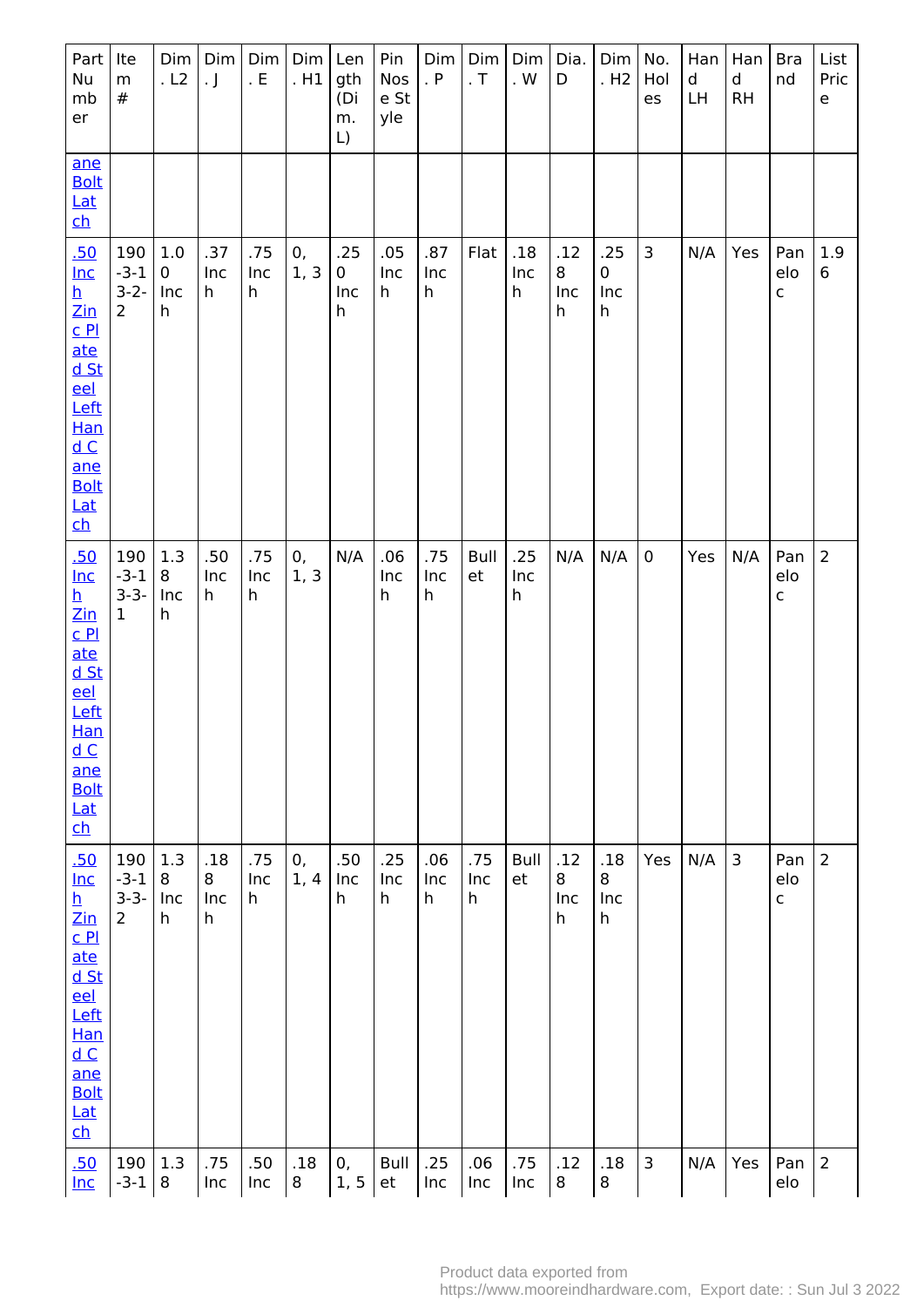| Part<br>Nu<br>mb<br>er                                                                                                                                                                                                              | Ite<br>m<br>$\#$                             | Dim<br>.L2           | Dim<br>$\cdot$ J | Dim<br>. E                | Dim<br>. H1 | Len<br>gth<br>(Di<br>m.<br>L) | Pin<br>Nos<br>e St<br>yle | Dim<br>. P                     | Dim<br>. $\sf T$ | Dim<br>. $\mathsf{W}$                   | Dia.<br>D            | Dim<br>. H <sub>2</sub>      | No.<br>Hol<br>es | Han<br>d<br><b>LH</b> | Han<br>$\mathsf d$<br><b>RH</b> | <b>Bra</b><br>nd           | List<br>Pric<br>$\mathsf{e}% _{t}\left( t\right)$ |
|-------------------------------------------------------------------------------------------------------------------------------------------------------------------------------------------------------------------------------------|----------------------------------------------|----------------------|------------------|---------------------------|-------------|-------------------------------|---------------------------|--------------------------------|------------------|-----------------------------------------|----------------------|------------------------------|------------------|-----------------------|---------------------------------|----------------------------|---------------------------------------------------|
| $\overline{\mathbf{p}}$<br>$\overline{\text{Zin}}$<br>C <sub>Pl</sub><br>ate<br>$d$ St<br>eel<br>Left<br>Han<br>dC<br>ane<br><b>Bolt</b><br>$Lat$<br>$\mathbf{ch}$                                                                  | $5-1-$<br>$\mathbf{1}$                       | Inc<br>h             | h                | h                         | Inc<br>h    |                               |                           | h                              | h                | h                                       | Inc<br>h             | Inc<br>h                     |                  |                       |                                 | $\mathsf{C}$               |                                                   |
| .50<br>$Inc$<br><u>h</u><br>$\mathsf{Zin}% \left( \mathsf{Z}\right) \equiv\mathsf{Zin}% \left( \mathsf{Z}\right)$<br>C <sub>Pl</sub><br>ate<br>$d$ St<br>eel<br>Left<br>Han<br>dC<br>ane<br><b>Bolt</b><br>Lat<br>$\mathbf{c}$      | 190<br>$-3-1$<br>$5 - 2 -$<br>$\mathbf{1}$   | 1.3<br>8<br>Inc<br>h | .50<br>Inc<br>h  | .75<br>Inc<br>h           | 0,<br>1, 3  | N/A                           | .06<br>Inc<br>h           | 1.0<br>$\mathbf 0$<br>Inc<br>h | Ball             | .25<br>Inc<br>$\mathsf{h}$              | N/A                  | N/A                          | $\mathbf 0$      | Yes                   | N/A                             | Pan<br>elo<br>$\mathsf{C}$ | 1.9<br>3                                          |
| .50<br>$Inc$<br>$\overline{\mathbf{h}}$<br>$\overline{\text{Zin}}$<br>C <sub>Pl</sub><br>ate<br><u>d St</u><br>eel<br>Left<br>Han<br>$\underline{\mathsf{d}\, \mathsf{C}}$<br>ane<br><b>Bolt</b><br>Lat<br>$\overline{\mathsf{ch}}$ | 190<br>$-3-1$<br>$5 - 2 -$<br>$\overline{2}$ | 1.3<br>8<br>Inc<br>h | .50<br>Inc<br>h  | .75<br>Inc<br>$\mathsf h$ | 0,<br>1, 3  | .25<br>$\pmb{0}$<br>Inc<br>h  | .06<br>Inc<br>h           | 1.0<br>$\pmb{0}$<br>Inc<br>h   | Ball             | .25<br>Inc<br>h                         | .12<br>8<br>Inc<br>h | .25<br>$\pmb{0}$<br>Inc<br>h | $\overline{3}$   | Yes                   | N/A                             | Pan<br>elo<br>$\mathsf{C}$ | 2.4<br>$\mathbf 1$                                |
| .50<br>$Inc$<br>$\overline{\mathbf{h}}$<br>$\mathsf{Zin}% \left( \mathsf{Z}\right) \equiv\mathsf{Zin}% \left( \mathsf{Z}\right)$<br>C <sub>Pl</sub><br>ate<br><u>d St</u><br>eel                                                    | 190<br>$-3-1$<br>$4-1-$<br>$\mathbf{1}$      | 1.3<br>8<br>Inc<br>h | .75<br>Inc<br>h  | .50<br>Inc<br>h           | N/A         | 0,<br>1, 5                    | Flat                      | .25<br>Inc<br>h                | .06<br>Inc<br>h  | .75<br>Inc<br>$\boldsymbol{\mathsf{h}}$ | N/A                  | N/A                          | $\mathbf 0$      | N/A                   | Yes                             | Pan<br>elo<br>$\mathsf{C}$ | 2.4<br>$\mathbf{1}$                               |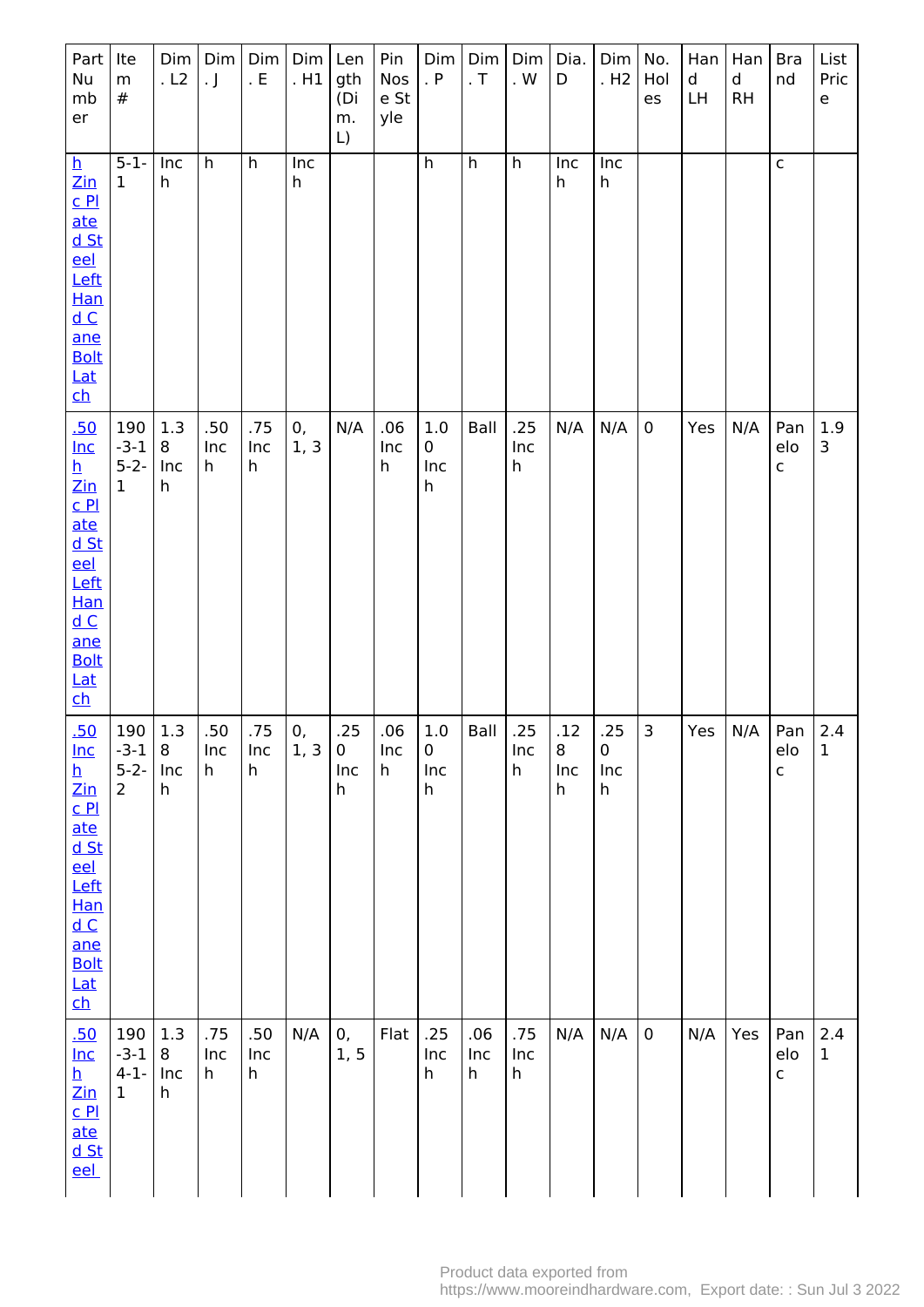| Part<br>Nu<br>mb<br>er                                                                                                                                                                                                                                                                                                          | Ite<br>m<br>$\#$                             | Dim<br>.L2           | Dim<br>$\cdot$ J | Dim<br>. $E$    | Dim<br>. H1 | Len<br>gth<br>(Di<br>m.<br>$\lfloor$ | Pin<br>Nos<br>e St<br>yle | Dim<br>. $P$    | Dim<br>. $T$    | Dim<br>. $\mathsf{W}$               | Dia.<br>D            | Dim<br>. H <sub>2</sub> | No.<br>Hol<br>es | Han<br>d<br>LH | Han<br>d<br><b>RH</b> | <b>Bra</b><br>nd           | List<br>Pric<br>e   |
|---------------------------------------------------------------------------------------------------------------------------------------------------------------------------------------------------------------------------------------------------------------------------------------------------------------------------------|----------------------------------------------|----------------------|------------------|-----------------|-------------|--------------------------------------|---------------------------|-----------------|-----------------|-------------------------------------|----------------------|-------------------------|------------------|----------------|-----------------------|----------------------------|---------------------|
| <b>Rig</b><br><u>ht</u><br>Han<br>dC<br>ane<br><b>Bolt</b><br>Lat<br>$\overline{\mathsf{ch}}$                                                                                                                                                                                                                                   |                                              |                      |                  |                 |             |                                      |                           |                 |                 |                                     |                      |                         |                  |                |                       |                            |                     |
| .50<br>$Inc$<br>$\frac{\mathsf{h}}{\mathsf{Zin}}$<br>$C$ $PL$<br>ate<br><u>d St</u><br><u>eel</u><br><b>Rig</b><br><u>ht</u><br><b>Han</b><br>$\underline{\mathsf{d}\, \mathsf{C}}$<br>ane<br><b>Bolt</b><br>Lat<br>$\overline{\mathsf{ch}}$                                                                                    | 190<br>$-3-1$<br>$4 - 2 -$<br>$\overline{2}$ | 1.3<br>8<br>Inc<br>h | .50<br>Inc<br>h  | .75<br>Inc<br>h | 0,<br>1, 3  | .18<br>8<br>Inc<br>h                 | .06<br>Inc<br>h           | .75<br>Inc<br>h | Ball            | .25<br>Inc<br>$\mathsf h$           | .12<br>8<br>Inc<br>h | .18<br>8<br>Inc<br>h    | N/A              | Yes            | 3                     | Pan<br>elo<br>$\mathsf{C}$ | 2.2<br>4            |
| .50<br>$Inc$<br>$\overline{\mathbf{h}}$<br>$\mathsf{Zin}% \left( \mathsf{Z}\right) \equiv\mathsf{Zin}% \left( \mathsf{Z}\right)$<br>C <sub>P1</sub><br><u>ate</u><br><u>d St</u><br>eel<br><b>Rig</b><br>ht_<br>Han<br>$\underline{\mathsf{d}}$ $\underline{\mathsf{C}}$<br>ane<br><b>Bolt</b><br>Lat<br>$\overline{\text{ch}}$ | 190<br>$-3-1$<br>$4 - 3 -$<br>$\mathbf 1$    | 1.3<br>8<br>Inc<br>h | .75<br>Inc<br>h  | .50<br>Inc<br>h | N/A         | 0,<br>1, 5                           | Bull<br>et                | .25<br>Inc<br>h | .06<br>Inc<br>h | .75<br>Inc<br>$\mathsf h$           | N/A                  | N/A                     | $\pmb{0}$        | N/A            | Yes                   | Pan<br>elo<br>$\mathsf{C}$ | $\overline{2}$      |
| <u>.50</u><br>$Inc$<br><u>h</u><br>$\mathsf{Zin}% \left( \mathsf{Z}\right) \equiv\mathsf{Zin}% \left( \mathsf{Z}\right)$<br>C <sub>Pl</sub><br>ate<br><u>d St</u><br>eel<br><b>Rig</b><br><u>ht</u><br>Han                                                                                                                      | 190<br>$-3-1$<br>$4 - 3 -$<br>$\overline{2}$ | 1.3<br>8<br>Inc<br>h | .75<br>Inc<br>h  | .50<br>Inc<br>h | N/A         | 0,<br>1, 5                           | Flat                      | .25<br>Inc<br>h | .06<br>Inc<br>h | $1.0\,$<br>0<br>Inc<br>$\mathsf{h}$ | N/A                  | N/A                     | $\pmb{0}$        | Yes            | N/A                   | Pan<br>elo<br>$\mathsf{C}$ | 2.4<br>$\mathbf{1}$ |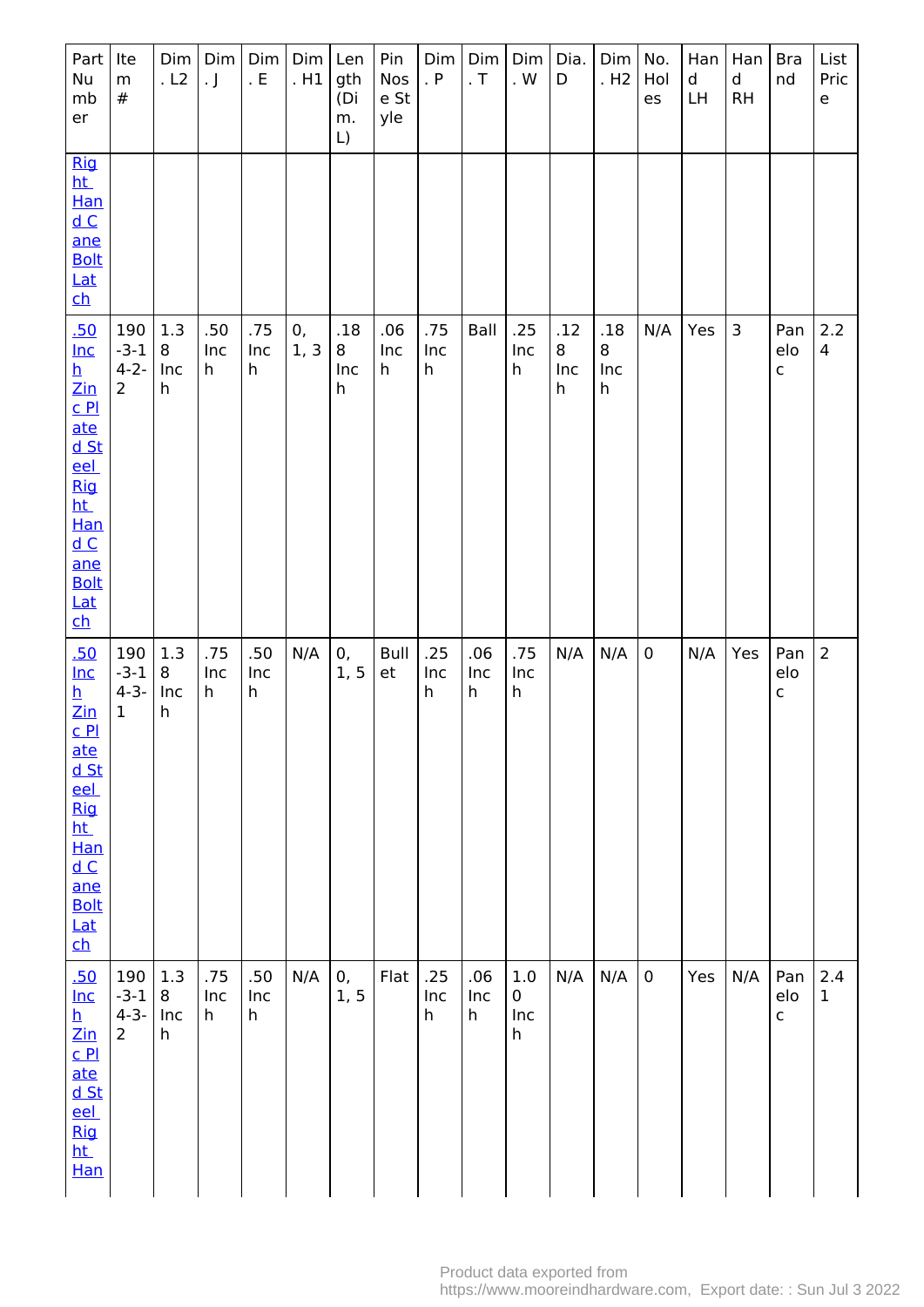| Part  <br>Nu<br>mb<br>er                                                                                                                                                                                                                                                                                       | Ite<br>m<br>$\#$                           | Dim<br>. L2          | Dim<br>$\cdot$ J | Dim<br>. $E$    | $Dim$ Len<br>.H1               | gth<br>(Di<br>m.<br>L) | Pin<br>Nos<br>e St<br>yle | Dim<br>. $P$             | Dim<br>. $\mathsf T$ | Dim<br>. $\mathsf{W}$                                | Dia.<br>D            | Dim<br>. H <sub>2</sub> | No.<br>Hol<br>es | Han<br>d<br>LH | Han<br>d<br><b>RH</b> | <b>Bra</b><br>nd           | List<br>Pric<br>e   |
|----------------------------------------------------------------------------------------------------------------------------------------------------------------------------------------------------------------------------------------------------------------------------------------------------------------|--------------------------------------------|----------------------|------------------|-----------------|--------------------------------|------------------------|---------------------------|--------------------------|----------------------|------------------------------------------------------|----------------------|-------------------------|------------------|----------------|-----------------------|----------------------------|---------------------|
| dC<br>ane<br><b>Bolt</b><br>Lat<br>$\overline{\mathsf{ch}}$                                                                                                                                                                                                                                                    |                                            |                      |                  |                 |                                |                        |                           |                          |                      |                                                      |                      |                         |                  |                |                       |                            |                     |
| .50<br>$Inc$<br>$\overline{\mathbf{h}}$<br>$\mathsf{Zin}% \left( \mathsf{Z}\right) \equiv\mathsf{Zin}% \left( \mathsf{Z}\right)$<br>$C$ $PL$<br>ate<br>$d$ St<br>eel<br><b>Rig</b><br><u>ht</u><br><b>Han</b><br>$\underline{\mathsf{d}\,\mathsf{C}}$<br>ane<br><b>Bolt</b><br>Lat<br>$\overline{\mathsf{ch}}$ | 190<br>$-3-1$<br>$6 - 1 -$<br>$\mathbf{1}$ | 1.3<br>8<br>Inc<br>h | .75<br>Inc<br>h  | .50<br>Inc<br>h | N/A                            | 0,<br>1, 5             | Flat                      | .25<br>Inc<br>h          | .06<br>Inc<br>h      | 1.0<br>0<br>Inc<br>$\mathsf{h}% _{H}=\mathsf{h}_{H}$ | N/A                  | $\mathbf 0$             | N/A              | N/A            | Yes                   | Pan<br>elo<br>$\mathsf{C}$ | 2.4<br>$\mathbf{1}$ |
| .50<br>$Inc$<br><u>h</u><br>$\mathsf{Zin}% \left( \mathsf{Z}\right) \equiv\mathsf{Zin}% \left( \mathsf{Z}\right)$<br>$C$ $P1$<br><u>ate</u><br>$d$ St<br>eel<br><b>Rig</b><br>ht.<br>Han<br>dC<br>ane<br><b>Bolt</b><br>Lat<br>$\underline{\text{ch}}$                                                         | 190<br>$-3-1$<br>$6-1-$<br>$\overline{2}$  | 1.3<br>8<br>Inc<br>h | .75<br>Inc<br>h  | .50<br>Inc<br>h | .25<br>$\mathbf 0$<br>Inc<br>h | 0,<br>1, 5             | Flat                      | .25<br>Inc<br>h          | .06<br>Inc<br>h      | $1.0\,$<br>0<br>Inc<br>h                             | .12<br>8<br>Inc<br>h | .25<br>0<br>Inc<br>h    | N/A              | Yes            | 3                     | Pan<br>elo<br>$\mathsf{C}$ | 3.1                 |
| .50<br>$Inc$<br>$\overline{\mathbf{h}}$<br>$\overline{\text{Z}}$ in<br>C <sub>Pl</sub><br>ate<br>$d$ St<br><u>eel</u><br><b>Rig</b><br><u>ht</u><br>Han<br>dC<br>ane<br><b>Bolt</b>                                                                                                                            | 190<br>$-3-1$<br>$6 - 2 -$<br>$\mathbf 1$  | 1.3<br>8<br>Inc<br>h | .50<br>Inc<br>h  | .75<br>Inc<br>h | 0,<br>1, 3                     | N/A                    | .06<br>Inc<br>$\mathsf h$ | $1.0\,$<br>0<br>Inc<br>h | Ball                 | .25<br>Inc<br>h                                      | N/A                  | N/A                     | Yes              | N/A            | $\pmb{0}$             | Pan<br>elo<br>$\mathsf{C}$ | 1.9<br>3            |